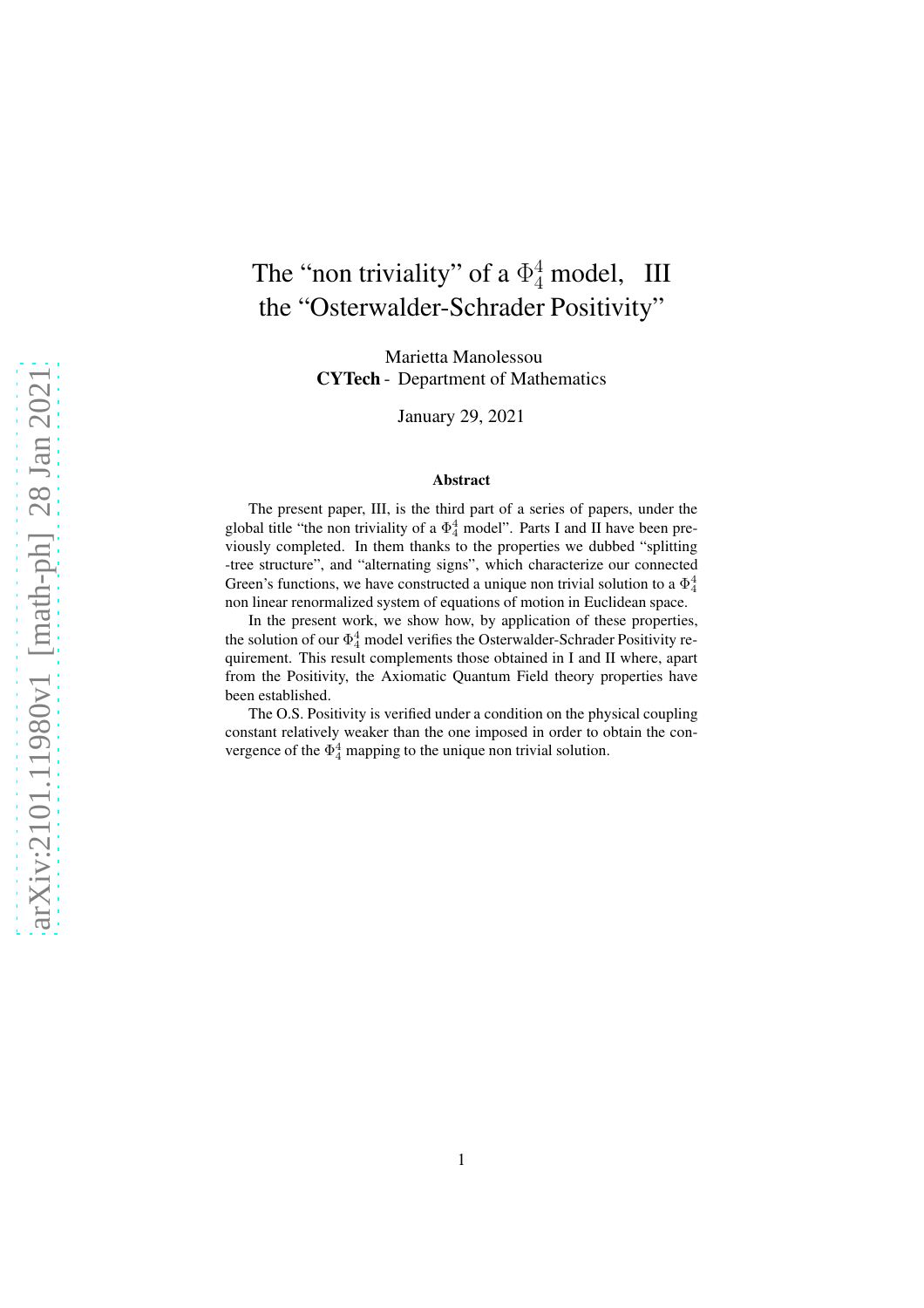# **Contents**

| $\mathbf{1}$            |                             | <b>Introduction</b><br>1                                                                  |                          |  |  |
|-------------------------|-----------------------------|-------------------------------------------------------------------------------------------|--------------------------|--|--|
|                         | 1                           | The verification by the $\Phi_4^4$ solution of the Relativistic and Eu-                   |                          |  |  |
|                         |                             | clidean Quantum Field Theory Axioms                                                       | $\mathbf{1}$             |  |  |
|                         | $\overline{2}$              | The equivalence between Q.F.T. Axioms in Euclidean space and                              |                          |  |  |
|                         |                             | the corresponding in Relativistic Minkowski Space                                         | $\overline{2}$           |  |  |
|                         |                             | The Chart of Osterwalder-Schrader<br>$\mathbf{1}$                                         | $\overline{2}$           |  |  |
|                         |                             | $\overline{2}$                                                                            | 3                        |  |  |
| 2                       |                             | The O.S.P. conditions in momentum space                                                   | 3                        |  |  |
|                         | 1                           | In x-space $\ldots \ldots \ldots \ldots \ldots \ldots \ldots \ldots \ldots \ldots \ldots$ | 3                        |  |  |
|                         | $\overline{2}$              | The O.S.P.n conditions in q-space of non connected Green's func-                          |                          |  |  |
|                         |                             |                                                                                           | $\overline{\mathcal{A}}$ |  |  |
|                         | 3                           | The $(O.S.P.n)$ conditions in q- space for the connected $H^{n+1}$                        |                          |  |  |
|                         |                             |                                                                                           | 5                        |  |  |
| 3                       |                             | Verification of the $(O.S.P.n)$ conditions by the $\Phi_4^4$ solution<br>8                |                          |  |  |
|                         | 1                           |                                                                                           | 8                        |  |  |
|                         | $\mathcal{D}_{\mathcal{L}}$ | The Main result $\ldots \ldots \ldots \ldots \ldots \ldots \ldots \ldots \ldots$          | 10                       |  |  |
| $\overline{\mathbf{4}}$ | <b>APPENDICES</b><br>15     |                                                                                           |                          |  |  |
|                         | 1                           |                                                                                           | 15                       |  |  |
|                         | 2                           | The proof of Theorem $3.1 \ldots \ldots \ldots \ldots \ldots \ldots \ldots \ldots$        | 18                       |  |  |
|                         | 3                           |                                                                                           | 22                       |  |  |
|                         | 4                           |                                                                                           | 25                       |  |  |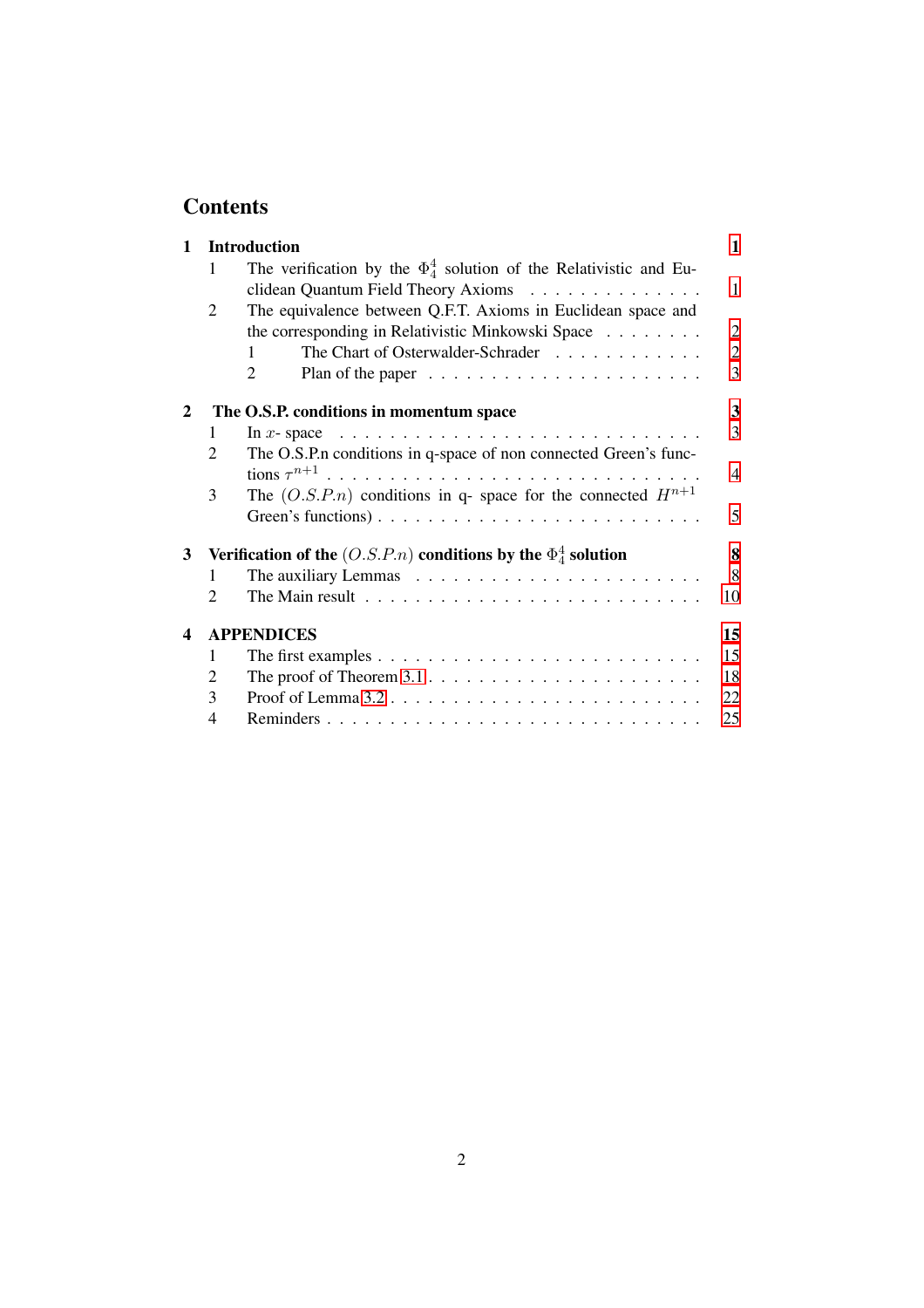# <span id="page-2-1"></span><span id="page-2-0"></span>1 Introduction

# 1 The verification by the  $\Phi_4^4$  solution of the Relativistic and Euclidean Quantum Field Theory Axioms

The subject of verification of the axioms of Q.F.T in Minkowski [\[1\]](#page-13-0)[\[2\]](#page-13-1),[3] or Euclidean [\[4\]](#page-13-2) [\[5\]](#page-13-3) space by various physical interaction models between elementary particles has a long history.

The litterature concerning the construction of quantum field theory models with Euclidean Green's functions characterized by analogous features with those verified by the Wightman functions, began already in the 50's.

In [\[6\]](#page-13-4) J. Schwinger, presented the four-dimensional Euclidean formulation of Quantum Field Theory during the Annual International Conference on High Energy Physics at CERN, and published in the Proceedings of the National Academy of Sciences in 1958.

Later K. Symanzik in [7] proposed models in the Euclidean Quantum field theory context.

The equivalence between the axioms of Q.F.T. in Minkowksi and Euclidean space appears in its most rigorous form during the years 1973-75 with the works of K. Osterwalder - R. Schrader [\[4\]](#page-13-2) [\[5\]](#page-13-3) [\[10\]](#page-14-0), V. Glaser [\[8\]](#page-13-5), E. Nelson [\[9\]](#page-13-6). and J. Frölich in  $[12]$ .

By the end of the seventies and until recently many papers did appear concerning the particular Axiomatic Q.F.T. property of Positivity under the name of "O.S. Positivity" and more frequently of "Reflection Positivity" (cf. J. Glimm and A. Jaffe, in [\[11\]](#page-14-2) and J. Frölich in [\[12\]](#page-14-1)). In particular we would like to refer the reader to the opening talk of A. Jaffe [\[13\]](#page-14-3) "Reflection Positivity Then and Now" at the conference dedicated to the memory of R. Schrader on November 20, 2017 held at the Mathematical Research Institute, Oberwolfach, Germany. The author not only expresses his enthousiasm for the discovery of the "O.S. recontruction theorem" but he points out how the principle of "reflection positivity" plays a crucial role in many domains of mathematical physics (cf. [\[14\]](#page-14-4)).

In the present work, the verification of the Osterwalder-Schrader axioms by our  $\Phi_4^4$  solution completes our program of I [\[17\]](#page-14-5) and II [\[18\]](#page-14-6) towards the construction of an Axiomatic Q.F.T. [3] model.

Briefly, in [\[20\]](#page-15-0) starting from the equation of motion and inspired by Zimermann's work [\[21\]](#page-15-1), we introduced the "Renormalized Normal product" and established an equivalent infinite dynamical system of equations of motion in "four dimensions" for the Green's functions (the "vacuum expectation values" of the theory) which has the form reminded in Appendix [4.4.](#page-26-1)

Now, we complete the results that we established previously partially in ref.[\[15\]](#page-14-7) for the renormalized equations of motion, recently in [\[16\]](#page-14-8) and more precisely in [\[17\]](#page-14-5), [\[18\]](#page-14-6) for the solution of these  $\Phi_4^4$  equations of motion.

As a matter of fact, the linear Axiomatic Q.F.T. properties together with the distribution property, Euclidean covariance and symmetry together with the lin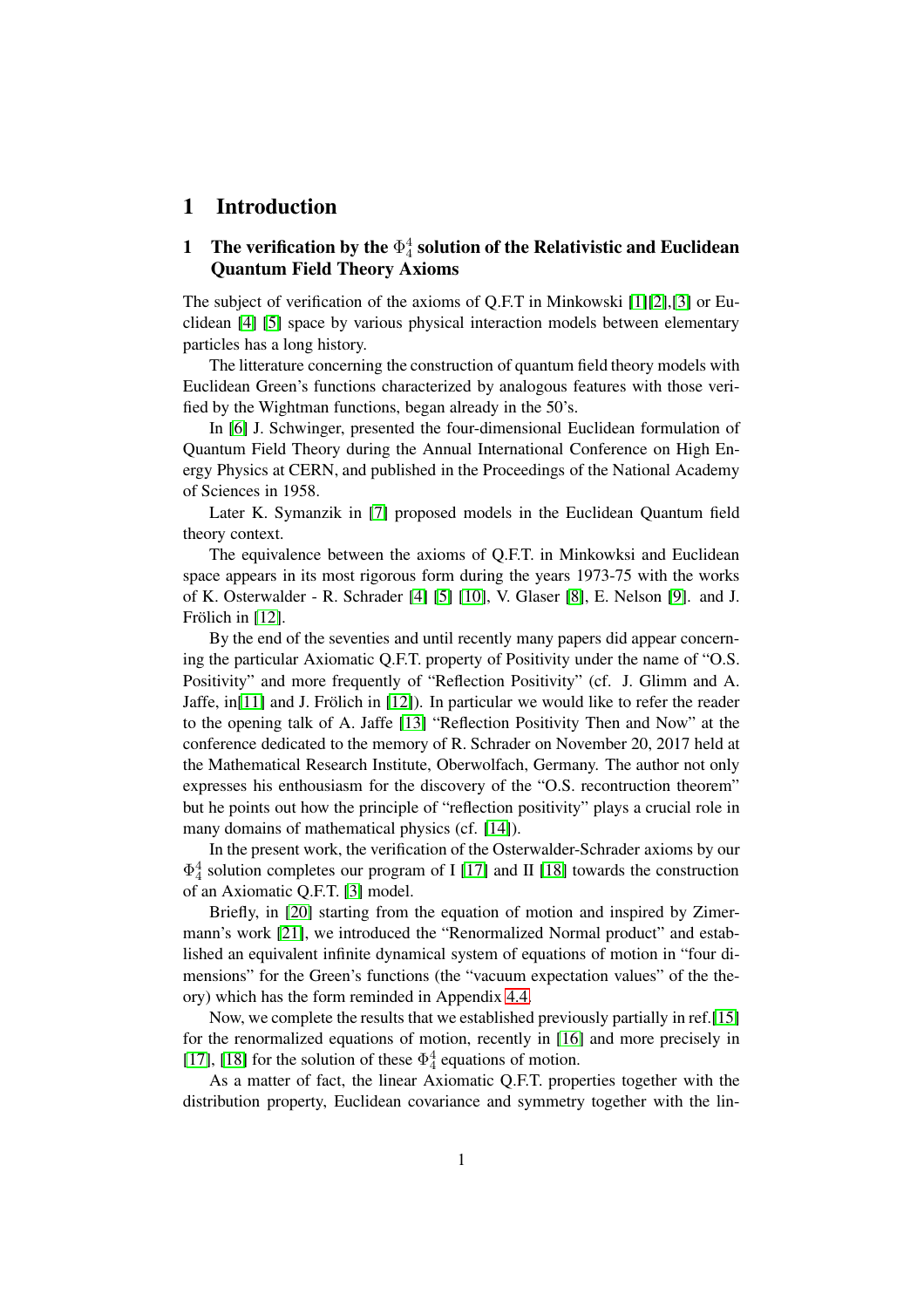ear Axiomatic Q.F.T. analyticity properties (in complex Minkowski space) related to the locality, spectrum and uniqueness of the vacuum (associated to the cluster property) have been established for our  $\Phi_4^4$  model.

These results ensured in some sense the coherence of our scheme but not completely. As far as the positivity property is concerned, the complete results in four (and automatically in all smaller) dimensions constitute the purpose of the present paper.

More precisely we prove that under the *"weak condition"*  $(\Lambda < 1/6)$  imposed on the physical coupling constant the infinite sequence of Green's functions whose connected part is the solution of the  $\Phi_4^4$  equations of motion in Euclidean momentum space in [\[17\]](#page-14-5) and [\[18\]](#page-14-6), verifies the set of Osterwalder-Schrader Positivity Axioms (O.S.P) [\[5\]](#page-13-3).

<span id="page-3-2"></span>In this way we ensure that the infinite sequence-solution is no longer formal but in view of the *reconstruction theorem* (cf.[\[2\]](#page-13-1), and [\[5\]](#page-13-3)), it is a well defined infinite sequence of Green's functions equivalent to a nontrivial Wightman Q.F.T.

Remark 1.1 *We point out that by saying "weak" condition (*Λ < 1/6*) imposed on the coupling constant, we simply mean that it is relatively less restrictive than the conditions we imposed in order to obtain the local contractivity (*Λ < 0.04*) and the corresponding to the stability of*  $\Phi_4^4$ -*iteration* ( $\Lambda < 0.05$ ) for the construction *of the* Φ 4 4 *non trivial solution obbtained in [\[17\]](#page-14-5) and [\[18\]](#page-14-6).*

# <span id="page-3-0"></span>2 The equivalence between Q.F.T. Axioms in Euclidean space and the corresponding in Relativistic Minkowski Space

#### <span id="page-3-1"></span>1 The Chart of Osterwalder-Schrader

Let us remind that the main theorem proved in [\[4\]](#page-13-2) or [\[5\]](#page-13-3) is represented by the following chart of equivalences which connects the Euclidean Axioms of Osterwalder-Schrader and the Relativistic Wightman Axioms [\[2\]](#page-13-1)

| <b>EUCLIDEAN</b>                                                                                                                                                                                                                          | <b>RELATIVISTIC</b> |  |
|-------------------------------------------------------------------------------------------------------------------------------------------------------------------------------------------------------------------------------------------|---------------------|--|
| $(Euc.1) \equiv \begin{pmatrix} \text{Temperature} \\ \text{Covariance} \\ \text{Positive} \end{pmatrix} \iff (Rel.1) \equiv \begin{pmatrix} \text{Temperature} \\ \text{Covariance} \\ \text{Positive} \\ \text{Spectrum} \end{pmatrix}$ |                     |  |
| (cf. [4])<br>$(Euc.1) + (Symmetry) \qquad \Longleftrightarrow \qquad (Rel.1) + (Locality)$                                                                                                                                                |                     |  |
| $(Euc.1) +$ (Cluster) $\Leftrightarrow$ $(Rel.1) +$ (Cluster)                                                                                                                                                                             |                     |  |
|                                                                                                                                                                                                                                           |                     |  |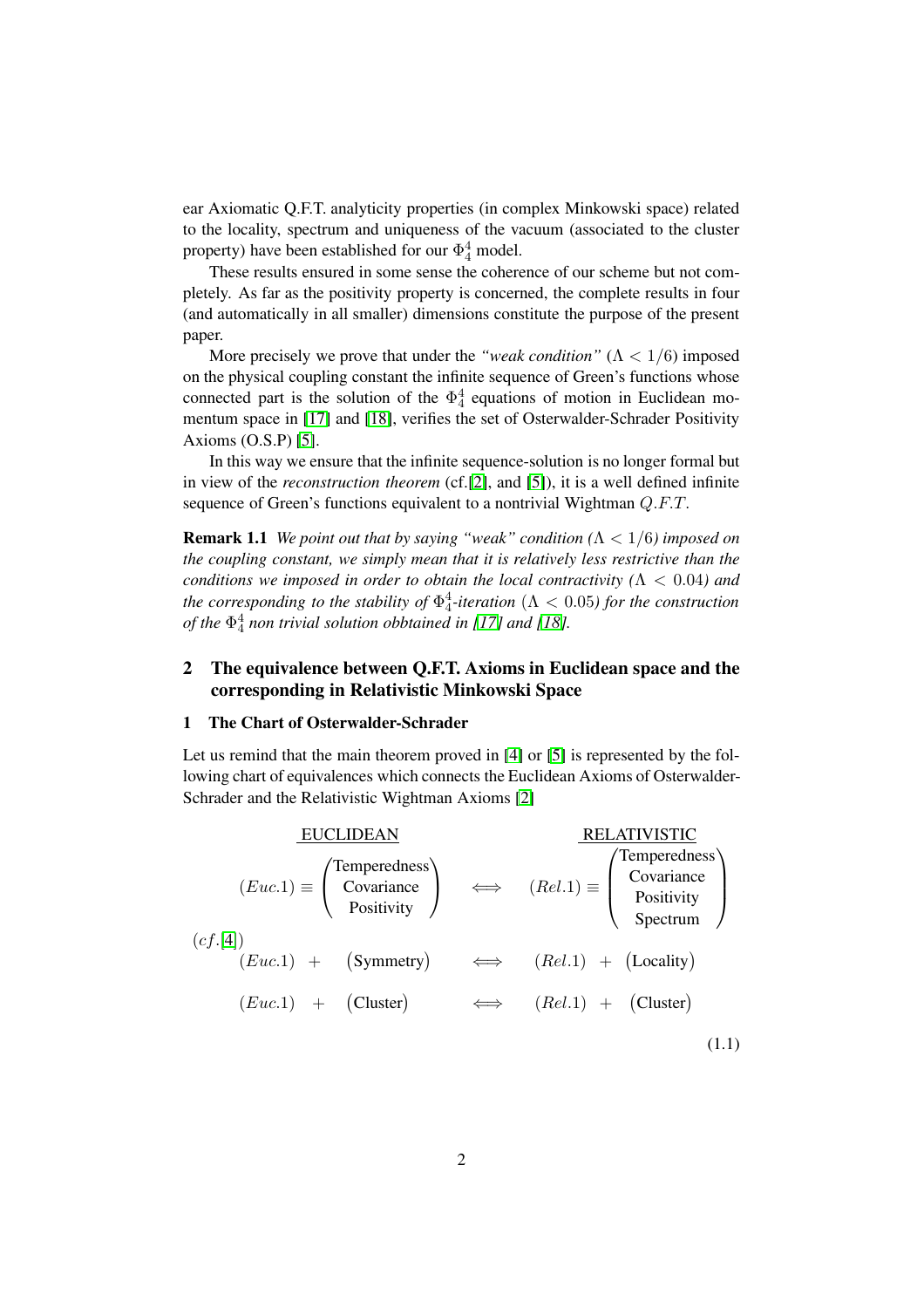#### <span id="page-4-0"></span>2 Plan of the paper

In the next section we recall the definition of the O.S.P. conditions in x-Euclidean space, and present the analogous expression in terms of the non connected Green's functions (time order product's expectation values in our formalism). We then express them in terms of connected components.

By application of the Fourier transform together with the symmetry properties and Euclidean invariance, we reformulate the positivity in terms of the so called O.S.P.n conditions in the Euclidean four momentum space in terms of our Green's functions sequences, namely truncated (connected) completeley amputated wth respect to the free propagators Green's functions.

We complete this section by an auxillary lemma which represents the starting point of the recursion used in the proof of the main theorem presented in section 3.

In the third section we establish the  $O.S.P.n$  conditions in momentum space for the non connected and connected part contributions. We first present two auxiliary lemmas and then the theorem 3.1 which yields as corollary the main result theorem 3.2.

In the appendices we give the detailed proofs of our statements together with some necessary reminders from [\[17\]](#page-14-5)[\[18\]](#page-14-6).

The basic tools of the proof are again the *"alternating signs"* and the *"splitting" or factorization* properties of the Green's functions in terms of "tree type" functions established previously in all dimensions r with  $0 \le r \le 4$  and at every value of the external momenta.

As a matter of fact the signs and the "tree type splitting" (or factorization) properties of the connected Green's functions provide the possibility to obtain another decomposition of the non connected (non truncated) Green's function  $\tau^{n+1}$ in terms of its connected parts. This decomposition is different but equivalent to the "classical" one of definition [2.3](#page-7-0) (cf. equation [2.8](#page-7-1) reminded later in section 3), and we present it by Lemma [3.2.](#page-10-0) As a matter of fact it results from the successive application of the "tree type" decomposition  $C^{n+1}/(-6\Lambda)$ .

# <span id="page-4-1"></span>2 The O.S.P. conditions in momentum space

#### <span id="page-4-2"></span>1 In  $x$ - space

In [\[4\]](#page-13-2)[\[5\]](#page-13-3) the following conditions have been established by Osterwalder - Schrader in the Euclidean  $x$  - space.

<span id="page-4-3"></span>
$$
\sum_{M,N} \mathcal{G}_{(M+N)}(\Theta g_M^* \times g_N) \ge 0 \tag{2.2}
$$

Where  $G$  means the Schwinger functions [\[24\]](#page-15-2) (distributions) in Euclidean xspace and it corresponds to the Wightman distributions in Minkowski space.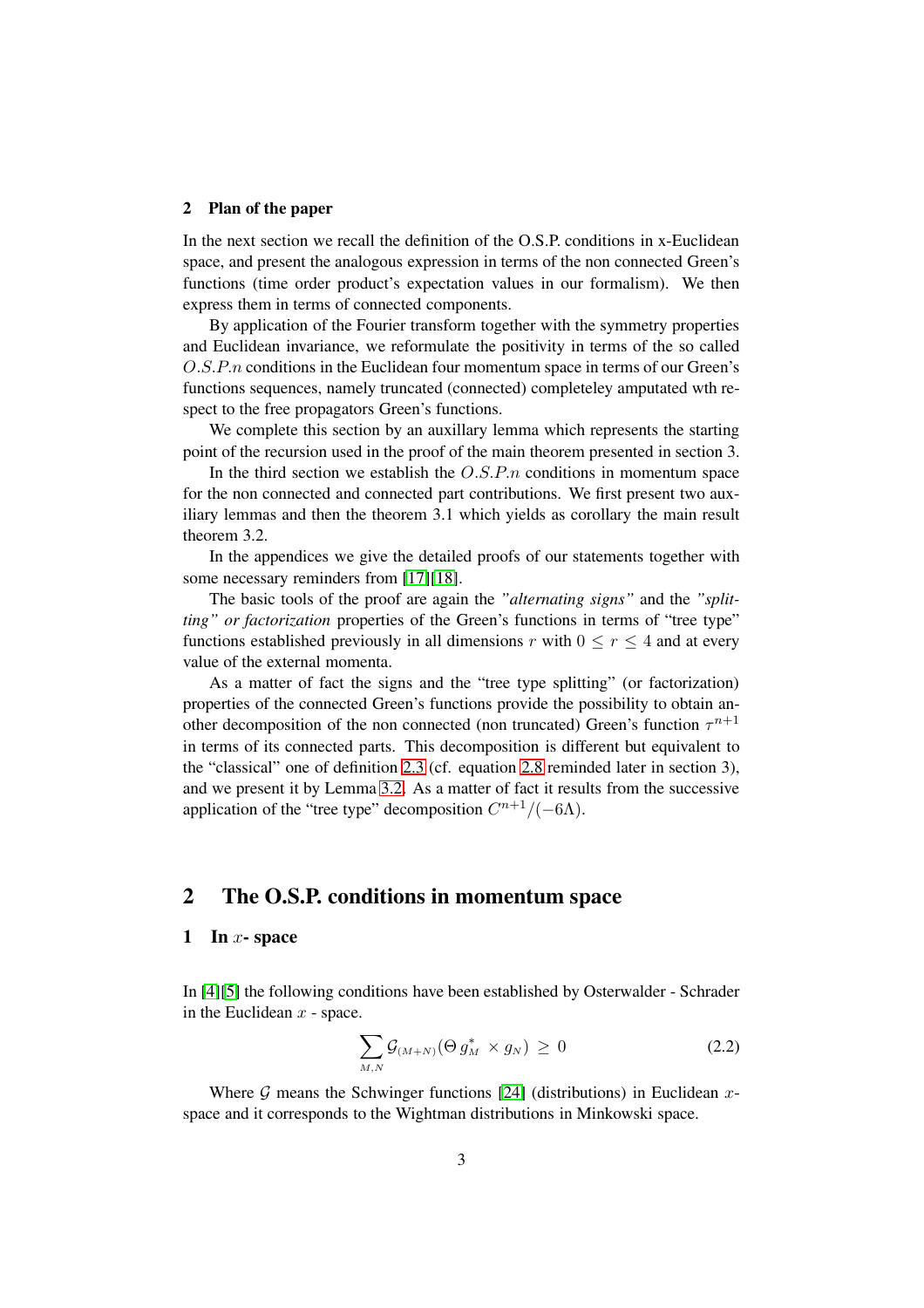$g_M$  belongs to the space of test functions  $\mathcal{S}(\mathbb{R}^{4M})$ ,  $(g_M^*)$  means complex conjugate of  $q_M$ ) and

$$
(\Theta g)_M(x_1,\ldots,x_M)=g_M(\vartheta x_1\ldots,\vartheta x_M).
$$

where for every vector  $x = \{x^0, \vec{x}\} \in \mathbb{R}^4 : \vartheta x = \{-x^0, \vec{x}\}.$ 

In all that follows we denote by  $\tau^{n+1}$  the Fourier transform (in the sense of distributions) in q-space of the tempered distribution  $G$ . The connected (completely amputated with respect to the free propagators) parts of  $\tau^{n+1}$ , correspond (following our prescriptions) to the  $H^{n+1}$  Green's functions solutions of the equations that we introduced and studied in [\[22\]](#page-15-3) [\[16\]](#page-14-8), [\[17\]](#page-14-5) and[\[18\]](#page-14-6).

# <span id="page-5-0"></span>2 The O.S.P.n conditions in q-space of non connected Green's functions  $\tau^{n+1}$

By application of the isomorphisms of Fourier transform and its inverse on the product space of test functions  $\mathcal{S}(\mathbb{R}^{4M}) \times \mathcal{S}(\mathbb{R}^{4N}),$ 

$$
\mathcal{F}: \mathcal{S}(\mathbb{R}^{4M}) \times \mathcal{S}(\mathbb{R}^{4N}) \to \mathcal{S}(\mathbb{R}^{4M}) \times \mathcal{S}(\mathbb{R}^{4N})
$$
(2.3)

we directly obtain the corresponding positivity conditions for the non truncated Green's functions (or time order product) in q-space (momentum space).

<span id="page-5-1"></span>
$$
\forall n = 2k + 1, k \in \mathbb{N}
$$
  
\n
$$
\sum_{\substack{1 \leq M \leq n, 1 \leq N \leq n \\ M + N \leq n + 1}} \int \tau^{n+1}(q_{(n+1)}) \delta(Q_{n+1}) \overline{\widehat{f}_{(M)}(q_{(M)})} \, \widehat{f}_{(N)}(q_{(N)}) dq_{(M)} dq_{(N)} \geq 0
$$
  
\n
$$
q_{(M+N)} = q_{(n+1)} = q_{(M)} \cup q_{(N)}; q_{(M)} \cap q_{(N)} = \{q_M\} \subset q_{(M)}, q_M = q_1 \in q_{(N)}
$$
  
\nand 
$$
Q_{n+1} = \sum_{i=1}^{n+1} q_i
$$
\n(2.4)

# **Remarks 2.1** *1. Here*  $\hat{f}$  *means the Fourier transform of an arbitrary test function*  $f \in \mathcal{S}(\mathbb{R}^{4n})_x$ .

- 2. Following [\[5\]](#page-13-3) or equivalently [\[2\]](#page-13-1) when  $n \to \infty$  the conditions [2.2](#page-4-3) in x*space (or [2.4](#page-5-1) in q-space) ensure the positivity of the norm of every infinite*  $d$ imensional vector of test fuctions  $\{\hat{f}_n\}_{n\in\mathbb{N}}$ , associated with the hermitian *form (scalar product) given in terms of the tempered distribution*  $τ$ *.*
- *3. Note that the Euclidean-translation invariance in* x−space *leads to the total energy momentum conservation which is expressed by the* " $\delta$  – function"  $\delta(Q_{n+1})$  *appearing in the above formula.*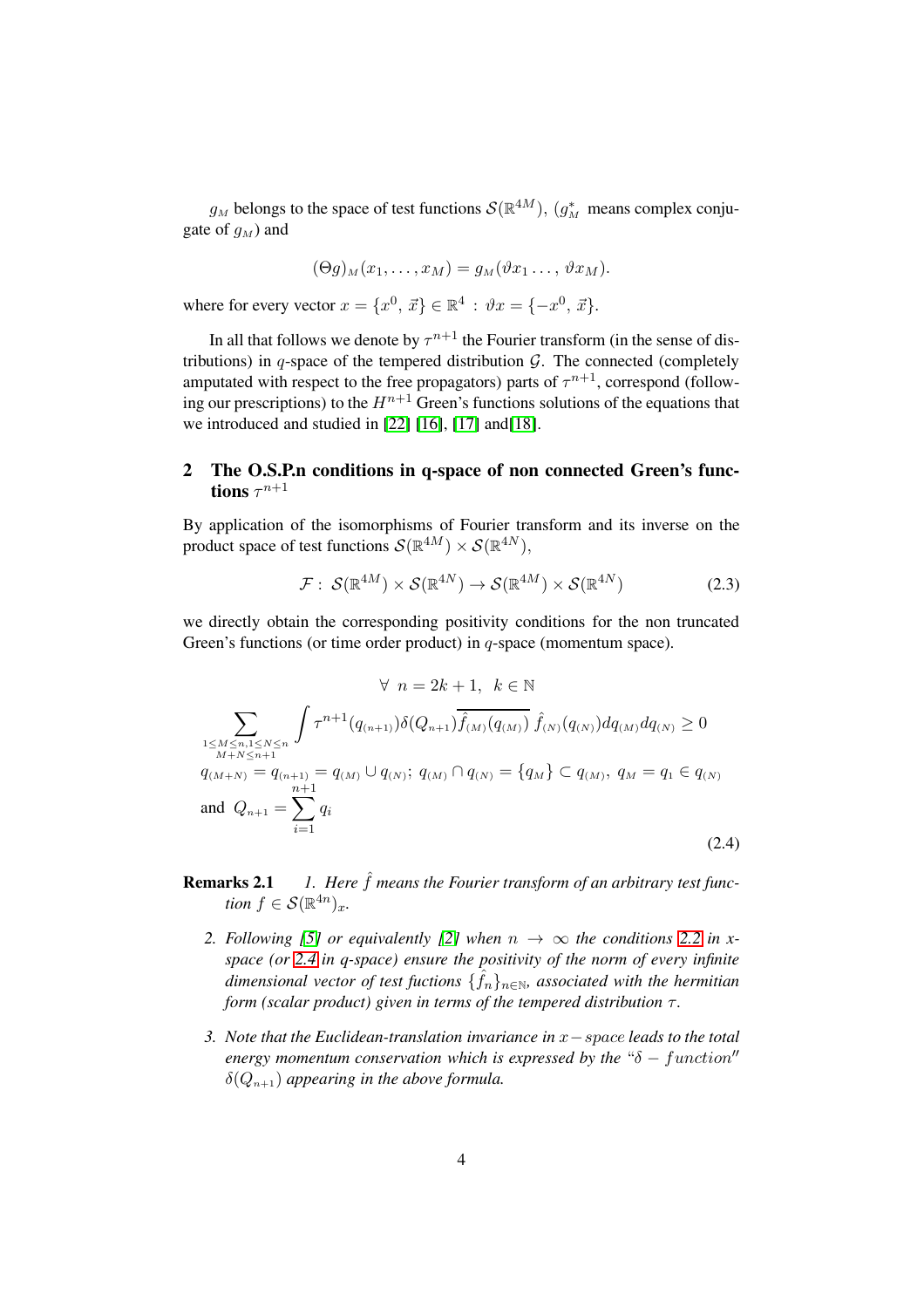*4. As we noticed before, the above form of the O.S.P. conditions are not suitable to be studied by our method because the characteristic bounds, signs, splitting, and tree structure properties of the*  $\Phi^4_4$  *solution established in [\[17\]](#page-14-5)*-*[\[18\]](#page-14-6) and recalled in the Appendix [4.4](#page-26-1) are expressed in terms of the truncated or connected and completely amputated with respect to the free propagators Green's functions*  $H^{n+1}$ .

*Therefore, taking into account the decomposition formula in connected parts of every inverse Fourier transform of the* τ <sup>n</sup>+1 − f unction *in* x*-space and then by application of:*

- a. *the isomorphisms of Fourier transform and its inverse on the product* space of test functions  $\mathcal{S}(\mathbb{R}^{4M})\times \mathcal{S}(\mathbb{R}^{4N}),$
- b. *the* symmetry *and* Euclidean invariance *of every connected Green's function in* x*-space,*

*we obtain in a more appropriate expression of the O.S.P. conditions in Euclidean momentum* q*-space. We also notice that we shall use the notation* (O.S.P.n) *for reference either to the above set of inequalities [2.4](#page-5-1) (non connected expression) or to the following (connected expressions) [2.8](#page-7-1) or [2.9.](#page-7-2)*

*5. Moreover, the fact that every connected part Green's function*  $H^{n+1}$  *is a* uniquely defined tempered distribution in the space  $\mathcal{S}'(\mathbb{R}^{4n})$  as solution of *the equations of motion and continuous with repect to each one of its arguments, the other being constant, we are allowed to apply the Schwartz-Nuclear Theorem [\[19\]](#page-15-4) and target all the proofs which follow to test func*tions which belong to the dense subset (of  $\mathcal{S}(\mathbb{R}^{4M})\times \mathcal{S}(\mathbb{R}^{4N}))$  of all linear *combinations of the tensor product functions, namely:*

*Definition 2.1 (Factorization of the test functions)*

<span id="page-6-2"></span><span id="page-6-1"></span>
$$
\tilde{f}_{(N)} \in \mathcal{S}(\mathbb{R}^4) \times \mathcal{S}(\mathbb{R}^4) \dots \dots \mathcal{S}(\mathbb{R}^4)
$$
\n
$$
\tilde{f}_{(N)}(q_{(N)}) = \prod_{1 \leq l \leq N} f_1^{(l)}(q_l) \tag{2.5}
$$

Notice that in the following for simplicity we often omit the subscript 1 from  $f_1^{(l)}$  $f_1^{(l)}$  and write  $f_{(N)}$  instead of  $\tilde{f}_{(N)}$ .

# <span id="page-6-0"></span>3 The  $(O.S.P.n)$  conditions in q-space for the connected  $H^{n+1}$  Green's functions)

**Definition 2.2**  $\forall$   $n = 2j + 1$ ,  $j \in \mathbb{N}$  *we consider the set of odd positive integers indices:*

$$
(n) = \{1, 3, 5 \dots, n\}
$$
\n<sup>(2.6)</sup>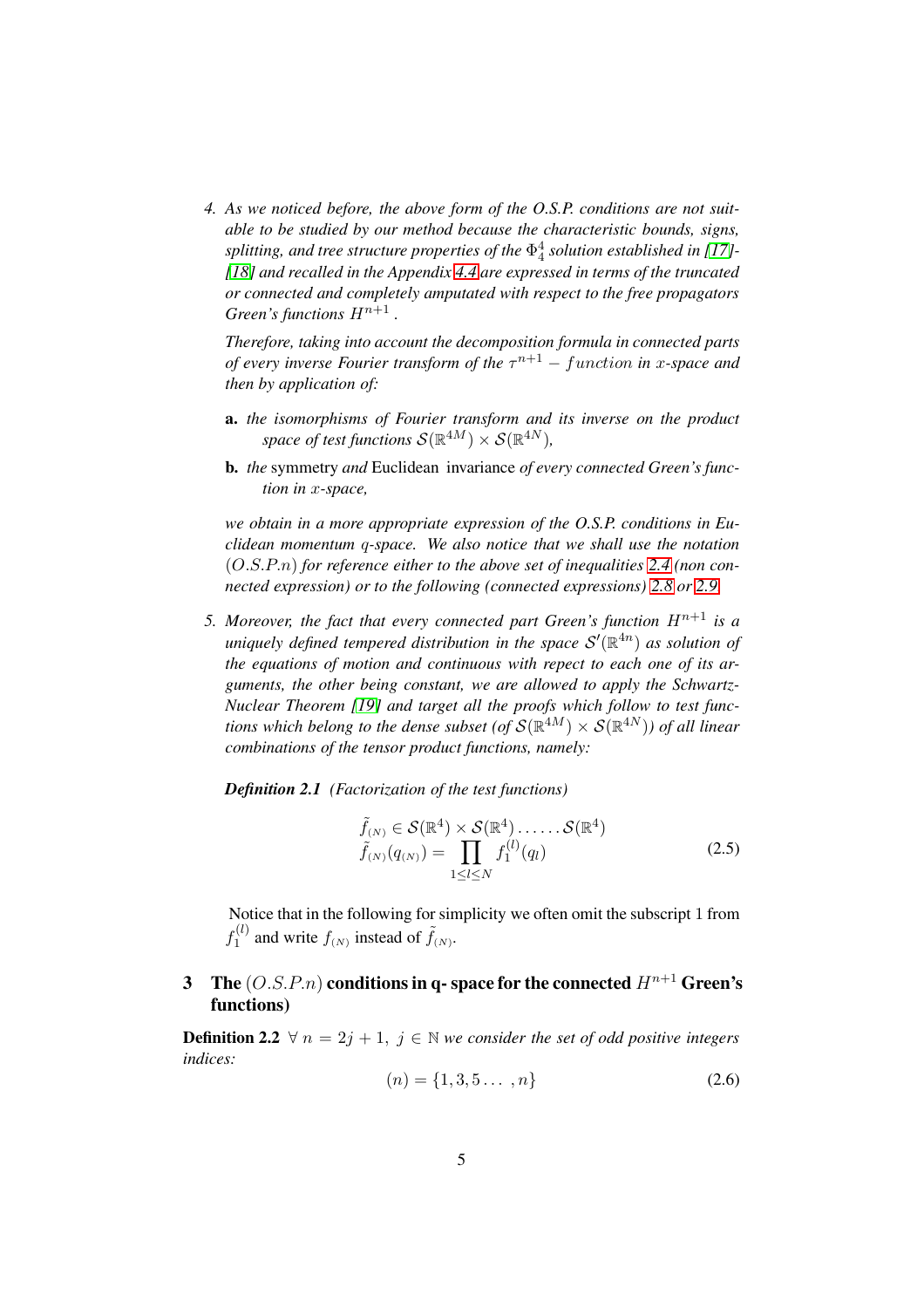*We introduce the set*  $\varpi_n$  *of all partitions of*  $(n)$  *as follows:* 

*A sequence J of non empty disjoint subsets of*  $(n)$  *belongs to*  $\varpi_n$ , *if:*  $J = (J_1, J_2, \ldots, J_k)$   $k \leq n$  *and*  $\forall i \in (1, 2, \ldots k), \quad j \in (1, 2, \ldots k), \text{ with } i \neq j \text{ } J_i \cap J_j = \emptyset, \ \bigcup_{1 \leq l \leq k} J_l = (n).$ *Moreover*  $Card J_l = j_l$ , where  $j_l$ ,  $l \in (1, 2, \ldots k)$ , are odd integers such that,

$$
j_l \geq j_2 \geq \ldots j_{k-1} \geq j_k, \text{ and } \sum_{l=1}^k j_l = n
$$

(2.7)

*In the particular case*  $k = 3$  *we often use the notation*  $\varpi_n(3)$  *for the set of parti* $t$ *ions*  $I = (I_1, I_2, I_3)$  *with*  $\mathrm{Card}I_l = i_l$  *where*  $i_l,~l \in (1,2,3)$  *are odd integers such* 3

$$
that: i_1 \ge i_2 \ge i_3 \text{ and } \sum_{l=1}^{\infty} i_l = n
$$

## <span id="page-7-0"></span>Definition 2.3 *(Connected parts' form of the* (O.S.P.n) *conditions and matrix representations)*

*We first consider the standard decomposition of the non connected time order product in terms of the connected parts (and resp.connected completely amputated with respect to the free propagators):*

<span id="page-7-1"></span>
$$
\tau^{n+1}(q_{(n+1)}) = \sum_{J \in \varpi_n} C_{(j_1, \dots, j_k)} \prod_{1 \le l \le k} \eta^{j_l+1}(q_{(j_l+1)}) \, \delta(Q_{j_l+1})
$$
\n(*or respectively*)\n
$$
\tau^{n+1}(q_{(n+1)}) = \sum_{J \in \varpi_n} C_{(j_1, \dots, j_k)} \prod_{1 \le l \le k} H^{j_l+1}(q_{(j_l+1)}) \prod_{1 \le r \le j_l} \Delta_F(q_r) \delta(Q_{j_l+1})
$$
\n*here:*  $C_{(j_1, \dots, j_k)} = \frac{n!}{j_1! \dots j_{k-1}! j_k!}$ \n(2.8)

*So equivalently with* [2.4](#page-5-1) *we have to ensure that, for every*  $n = 2r + 1, r \in \mathbb{N}$  $and \forall (q, \Lambda) \in \mathcal{E}^{4n} \times \mathbb{R}^+,$ 

<span id="page-7-2"></span>
$$
\sum_{\substack{1 \le N \le n, 1 \le M \le n \\ N+M \le n+1}} \sum_{J \in \varpi_n} \int \overline{f(M)} \prod_{1 \le l \le k} H^{j_l+1} \prod_{1 \le r \le j_l} \Delta_F(q_r) f(N) dq_{(n)} \ge 0 \tag{2.9}
$$

Here  $f_{(M)}$  (resp. $f_{(N)}$ ) are the factorized test functions defined on the corresponding cartesian products of euclidean momentum spaces as introduced before by [2.5.](#page-6-1)

Moreover the " $\delta$  – function"  $\delta(Q_{j_1+1})$  (which appears in [2.8](#page-7-1) for every connected part and expresses the total energy momentum conservation, resulting from the Euclidean-translation invariance in  $x$ -space) has disappeared in [2.9](#page-7-2) after the integration (Fubini) witn respect to every "last" momentum variable:

$$
q_{j_l+1}=-\sum_{i=1}^l q_{j_i}
$$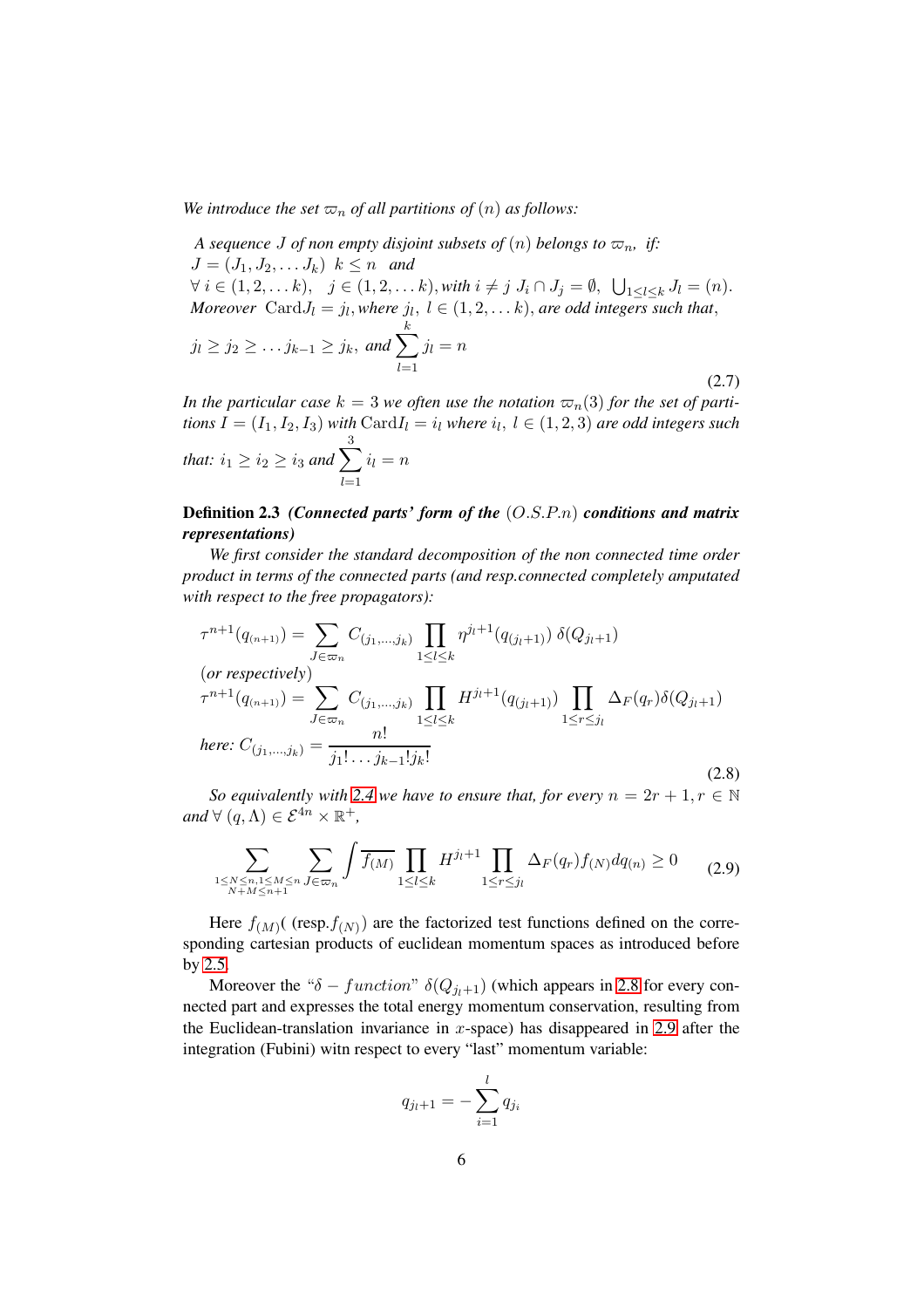and  $dq(n)$  is an abbreviated notation for the Euclidean measure:

$$
dq(n) = \prod_{1 \le m \le n} dq_m
$$

in the space of  $n$  independent momentum variables. Finally we notice that often we simplify the notation of the arguments for the set of  $n$  independent moments and right  $(q)$  instead of  $q_{(n)}$ 

Notice that every term of the sum in [2.4](#page-5-1) (resp. of double sum [2.9\)](#page-7-2) is a hermitean form that can be represented as an element of a matrix representation as in the examples of [4.25](#page-16-2) (given in Appendix [4.1\)](#page-16-3).

For practical raisons we shall often use a three parts decomposition of  $\tau^{n+1}$ :

$$
\tau^{n+1} = T_1^n + T_2^n + T_3^n \tag{2.10}
$$

where:

<span id="page-8-0"></span>
$$
T_1^n = H^{n+1} \prod_{l=1}^n \Delta_F(q_l)
$$
  
\n
$$
T_2^n = \sum_{I \in \varpi_n(3)} \prod_{l=1,2,3} H^{i_l+1} \Delta_F(q_{i_l})
$$
  
\nwith: 
$$
C_{(I)} = \frac{n!}{i_1! i_2! i_3!}
$$
  
\n
$$
T_3^n = \sum_{\substack{J \in \varpi_n \\ 5 \le k \le n}} C_{(j_1,\ldots,j_k)} \prod_{1 \le l \le k} H^{j_l+1} \Delta_F(q_{j_l})
$$
\n(2.11)

In the following proofs we rename the above decomposition (together with the equivalent one previously given by the formula [2.8\)](#page-7-1) as the "*classical connected parts decomposition*".

Moreover, for every term in [2.8](#page-7-1) and [2.11](#page-8-0) (resp. for every partition  $J \in \varpi_n$ i.e. every term in the sum  $\substack{1 \leq M \leq n, 1 \leq N \leq n \\ M+N \leq n+1}$ of [2.9\)](#page-7-2), we also simplify the notation and

write:

$$
\langle f_{(M)}, \tau^{n+1} f_{(N)} \rangle
$$
 (and respectively:  $\langle f_{(M)}, \prod_{1 \leq l \leq k} H^{j_l+1} f_{(N)} \rangle$ )

<span id="page-8-1"></span>so the  $(O.S.P.n)$  conditions [2.4](#page-5-1) can be written as follows: (2.12)

$$
\sum_{\substack{1 \le M \le n, 1 \le N \le n \\ M+N \le n+1}} \langle f_{(M)}, \tau^{n+1} f_{(N)} \rangle \ge 0
$$

(And respectively the corresponding connected form of [2.9](#page-7-2)  $(O.S.P.n)$  conditions:

$$
\sum_{\substack{1 \le M \le n, 1 \le N \le n \\ M+N \le n+1}} \sum_{J \in \varpi_n} \langle f(M), \prod_{1 \le l \le k} H^{j_l+1} f(N) \rangle \rangle \ge 0
$$

<span id="page-8-2"></span>or in terms of the three parts decomposition [2.11:](#page-8-0)

$$
\sum_{\substack{1 \le M \le n, 1 \le N \le n \\ M+N \le n+1}} \langle f(M), (T_1^n + T_2^n + T_3^n) f(N) \rangle \ge 0
$$
\n(2.13)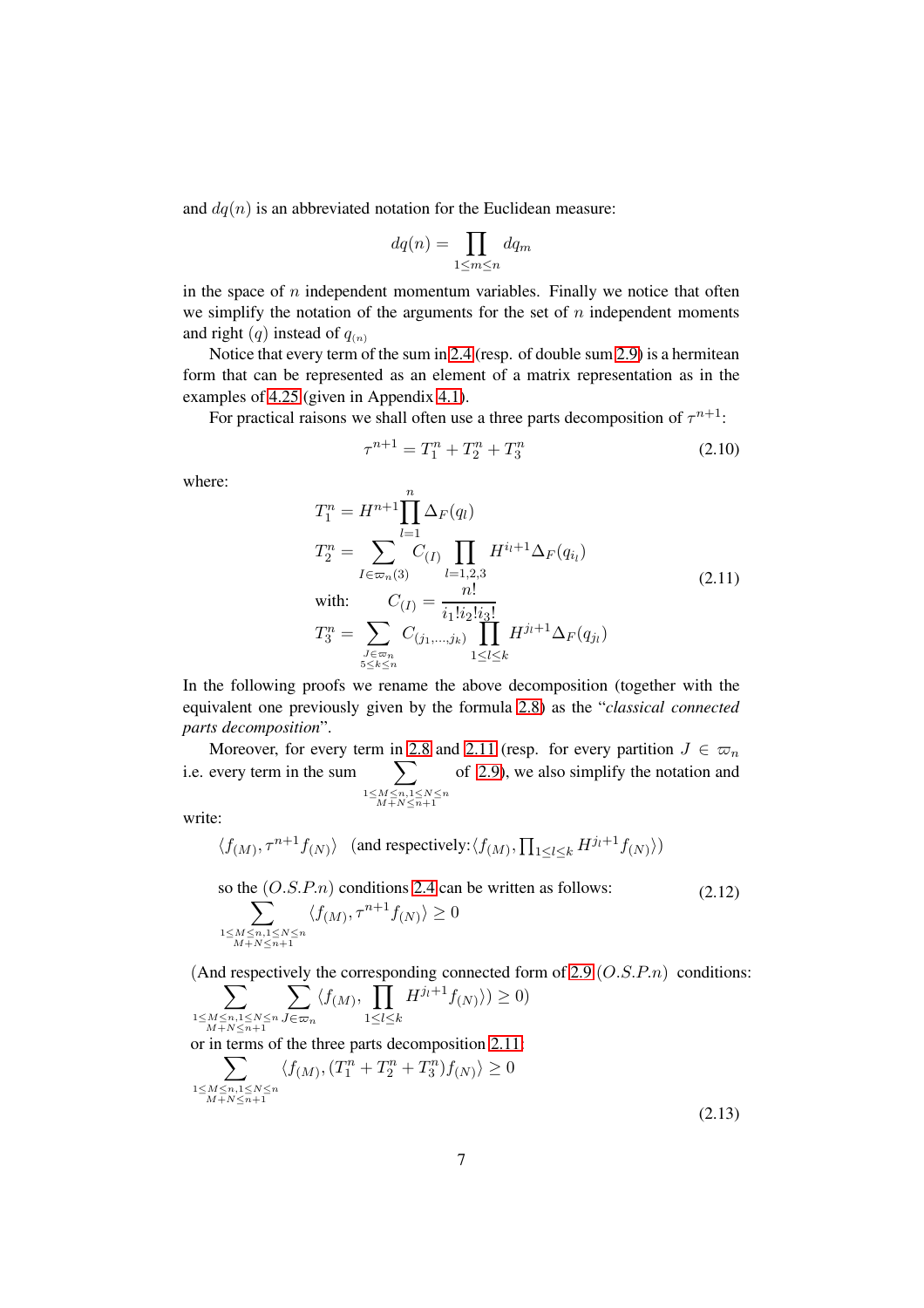<span id="page-9-3"></span>Remark 2.1 *As one can see on the examples [4.25](#page-16-2) the positivity* (O.S.P.n) *conditions for every fixed* n *during the recursive procedure of our proof will be given in terms of the sums of only the left upper triangular matrix elements corresponding to*  $M + N \leq n + 1$ *.* 

For example let us write the corresponding conditions to be ensured for  $n \leq 5$ :

For 
$$
n = 1
$$
  $\langle f_{(1)}, \tau^2 f_{(1)} \rangle \ge 0$   
\nFor  $n = 3$ :  
\n $\langle f_{(1)}, \tau^2 f_{(1)} \rangle + 2\Re \langle f_{(1)}, \tau^4 f_{(3)} \rangle + \langle f_{(2)}, \tau^4 f_{(2)} \rangle \ge 0$   
\nFor  $n = 5$ :  
\n $\langle f_{(1)}, \tau^2 f_{(1)} \rangle + 2\Re \langle f_{(1)}, \tau^4 f_{(3)} \rangle + \langle f_{(2)}, \tau^4 f_{(2)} \rangle$   
\n $+ 2\Re \langle f_{(1)}, \tau^6 f_{(5)} \rangle + 2\Re \langle f_{(2)}, \tau^6 f_{(4)} \rangle + 2\Re \langle f_{(3)}, \tau^6 f_{(3)} \rangle \ge 0$  (2.15)

<span id="page-9-4"></span><span id="page-9-2"></span>In Appendix [4.1](#page-16-3) we show the following:

**Lemma 2.1** *The*  $(O.S.P.n)$  *conditions for*  $n \leq 5$  *are verified under the "weak" condition*  $\Lambda$  < 1/6*. (cf. remark* [1.1\)](#page-3-2)

In the next section and by using the results of the previous lemma [2.1](#page-9-2) as starting point we establish recurrenty the O.S.P. conditions for every  $n$  under the same condition on the coupling constant:  $\Lambda < 1/6$ .

#### <span id="page-9-0"></span>3 Verification of the  $(O.S.P.n)$  conditions by the  $\Phi_4^4$  $_4^4$  solution

#### <span id="page-9-1"></span>1 The auxiliary Lemmas

Before the main result given by the theorem [3.1,](#page-11-1) we present the following two useful auxiliary statements. The first one presents the "complete splitting-factorization" properties verified by the bounds  $H_{min}^{n+1}$  in terms of the  $H^2$ -point functions. Moreover an evident bound is established for all  $n \geq 5$  by using the reminders of proposition [4.1](#page-31-0) and definition [4.3.](#page-29-0) The proof is directly obtained recurrently by using the definitions [4.95,](#page-30-0) [4.96,](#page-30-1) [4.100.](#page-31-0)

The second Lemma relates the non connected Green's function:  $\tau^{n+1}$  with all the "preceding" non connected i.e.  $\tau^{i+1}$ ,  $(i = 1, 3, ..., n-2)$  and it constitutes the pivot of the recurrent proof of the theorem. The proof is given in Appendix [4.3.](#page-23-1)

#### <span id="page-9-5"></span>Lemma 3.1 *The complete splitting*

∀n ≥ 7 *the following "complete splitting" properties are verified by the bounds*  $H_{min}^{n+1}$  in terms of the  $H^2$ -point functions.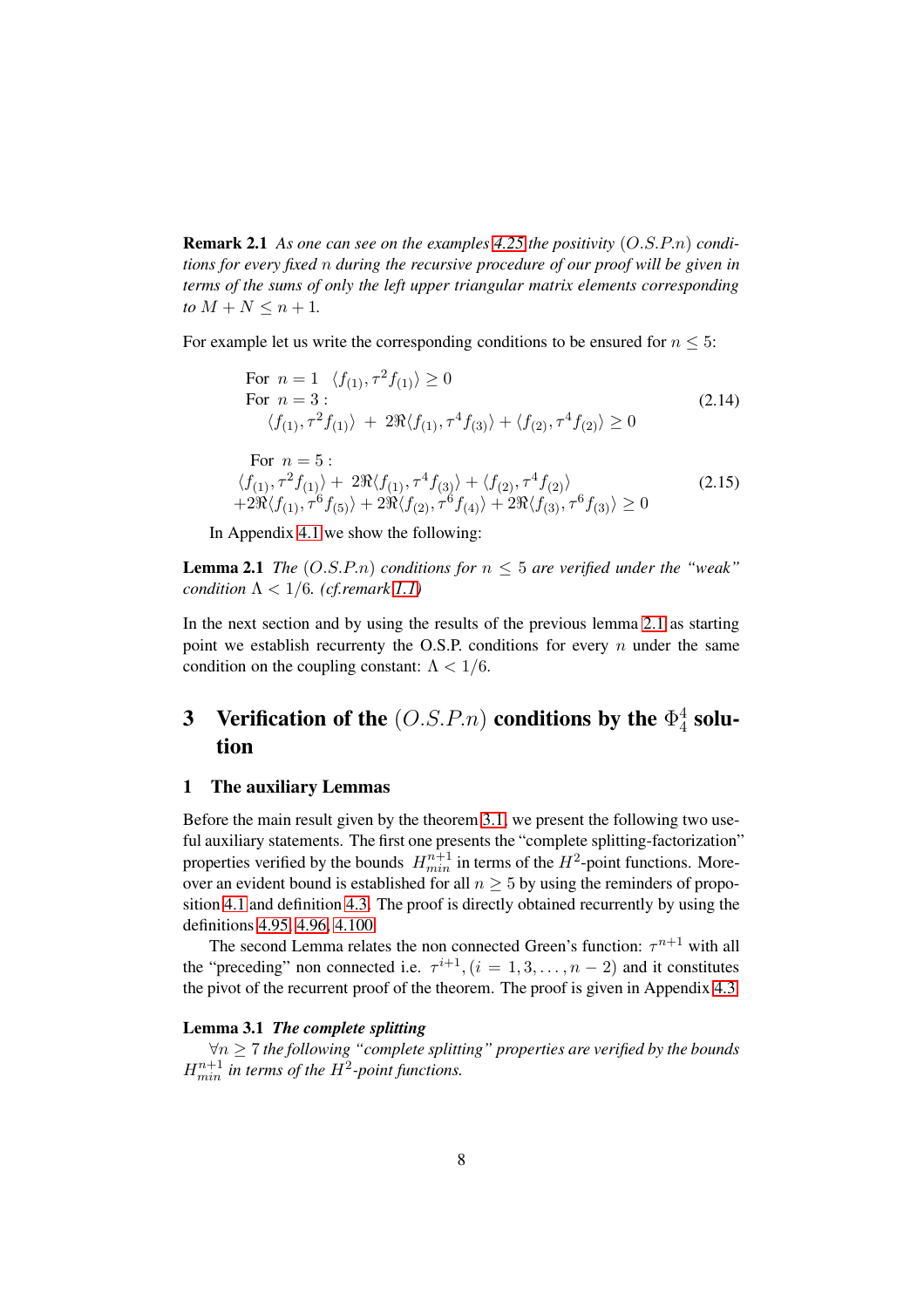*i)*

$$
|H_{min}^{n+1}| = \prod_{m=3}^{n} \delta_{m,min} \tilde{\mathcal{T}}_m \prod_{l=1}^{n} H^2(q_l) \Delta_F(q_l)
$$
 (3.16)

*(For the number*  $\tilde{\mathcal{T}}_n$  *cf. remark* [4.2\)](#page-30-1)

*ii)*

$$
\forall n \ge 5 \qquad \delta_{n,max} < 3\Lambda n(n-1) \tag{3.17}
$$

<span id="page-10-0"></span>**Lemma 3.2** *We suppose that the following properties are valid*  $\forall \bar{n} \leq n-2$ *. then: 1.* If  $H^{n+1} > 0$ ,

<span id="page-10-1"></span>
$$
(\tau^{n+1} - T_1^n) = \sum_{I \in \varpi_n(3)} C_{(I)} \prod_{l=1,2,3} \tau^{i_l+1}
$$
  
here: 
$$
C_{(I)} = \frac{n!}{i_1! \cdot 2! \cdot 3!}
$$
 (3.18)

*b)*

*a)*

$$
\forall (q, \Lambda) \in \mathcal{E}^{4n} \times ]0, 1/6[, \qquad \tau^{n+1} - T_1^n \ge 0 \tag{3.19}
$$

2. If 
$$
H^{n+1} < 0
$$
:

*a)*

<span id="page-10-2"></span>
$$
\frac{|C^{n+1}|}{6\Lambda} \ge \frac{n(n-1)\bar{\mathcal{T}}_n}{2} \prod_{m=3}^{(n-2)} \delta_{m,min} \bar{\mathcal{T}}_m \prod_{l=1}^n H^2(q_l) \Delta_F(q_l)^2
$$
  

$$
T_1^n + T_2^n \ge \frac{n(n-1)}{2} \bar{\mathcal{T}}_n H_{min}^{n-1} \prod_{l=n-1,n} H^2(q_l) \Delta_F(q_l)^2 \left\{ 1 - \frac{2\delta_{nmax}}{n(n-1)} \right\}
$$
  
and  $\forall (q,\Lambda) \in \mathcal{E}^{4n} \times ]0, 1/6[, \quad T_1^n + T_2^n \ge 0$  (3.20)

*b)*

<span id="page-10-3"></span>
$$
T_3^n = \sum_{I \in \varpi_n(3)} C_{(I)} \prod_{l=1,2,3} \tilde{\tau}^{i_l+1}(q_i)
$$
  
here:  $\tilde{\tau}^{i_l+1} = \tau^{i_l+1} - T_1^{i_l+1}$  if  $l = 1$   
 $\tilde{\tau}^{i_l+1} = \tau^{i_l+1}$  if  $l = 2, 3$  (3.21)

and 
$$
\forall (q, \Lambda) \in \mathcal{E}^{4n} \times ]0, 1/6[, T_3^n \ge 0
$$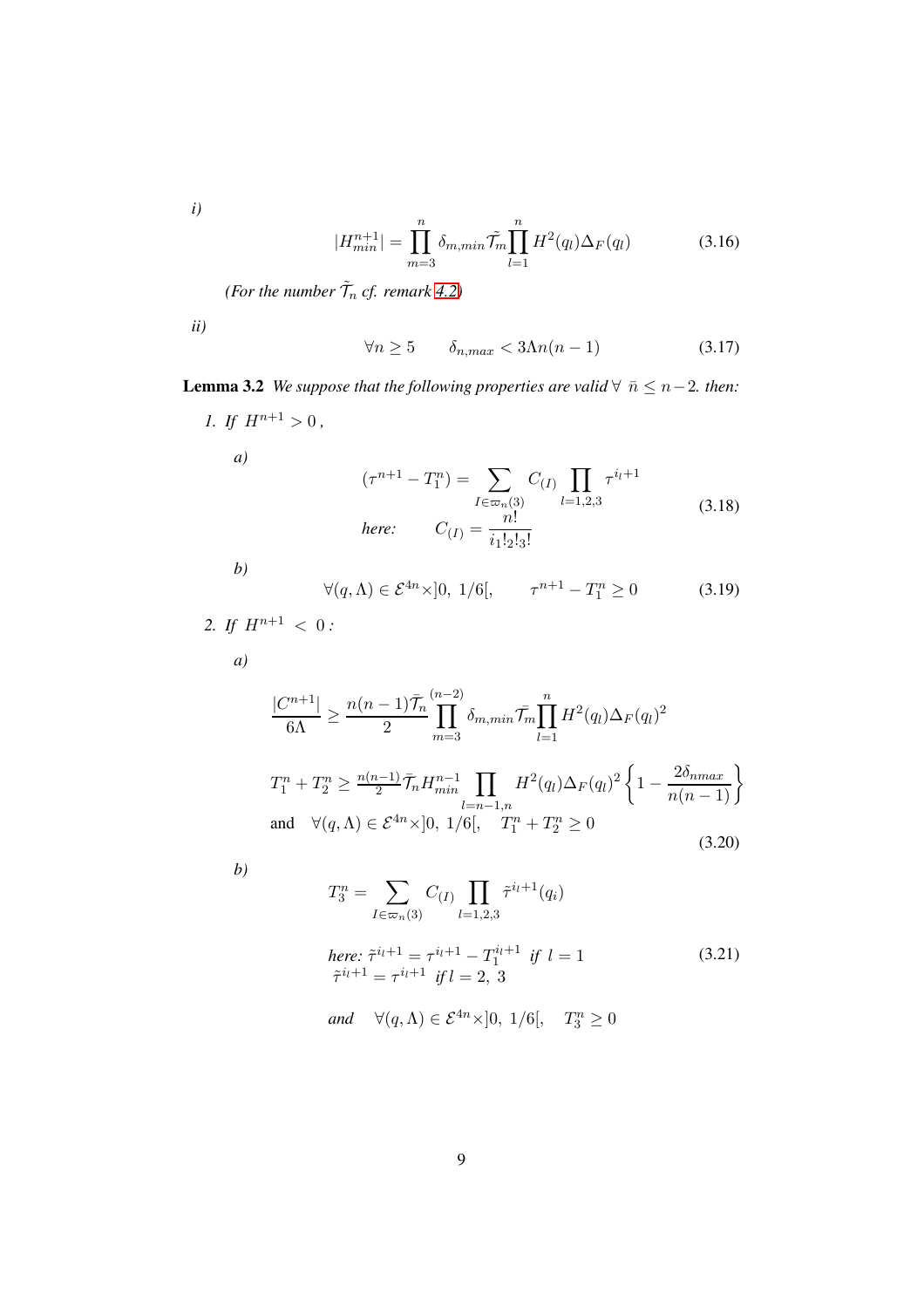#### <span id="page-11-0"></span>2 The Main result

**Theorem 3.1** *For every*  $n = 2k + 1, k \in \mathbb{N}$  *and for all integers* M, N *with*  $1 \leq M \leq n, 1 \leq N \leq n$ ;  $M + N \leq n + 1$  the following lower positive bounds *are verified by the non connected Green's functions.*

*1.*

if 
$$
H^{n+1} > 0
$$
  
\n $\Rightarrow \quad \forall (q, \Lambda) \in \mathcal{E}^{4n} \times ]0, 1/6[$   
\n $\Re\langle f_{(M)}, \tau^{n+1} f_{(N)} \rangle \ge h(n, \Lambda) || f ||^2 (G_1)^{n-1} \ge 0$   
\nwhere  
\n $||f||^2 = \int |f^{(M)}(q)|^2 (H^2 \Delta_F^2)(q_M) dq_M$   
\n $(G_1)^{n-1} = (-1)^{(n-1)} \left\{ \sup_{(i)} \int |f^{(i)}(q_i)| (H^2 \Delta_F^2)(q_i) dq_i \right\}^{n-1}$   
\nand  
\n $h(n, \Lambda) = \frac{(n-2)(n-3)}{2} \prod_{m=3}^{n} \delta_{m, min} \overline{f}_m \times \left\{ 1 - \frac{2\delta_{n-2, max}}{(n-2)(n-3)} \right\} \ge 0$ \n(3.22)

*2.*

<span id="page-11-1"></span>if 
$$
H^{n+1} < 0
$$
  
\n $\Rightarrow \quad \forall (q, \Lambda) \in \mathcal{E}^{4n} \times ]0, 1/6[$   
\n $\Re \langle f_{(M)}, \tau^{n+1} f_{(N)} \rangle \ge \hat{h}(n, \Lambda) || f ||^2 (G_1)^{n-1}$   
\nwhere  $|| f ||^2$  and  $(G_1)^{n-1}$  are the same as before.  
\nand :  
\n
$$
\hat{h}(n, \Lambda) = \frac{n(n-1)\overline{T}_n}{2} \left\{ 1 - \frac{2\delta_{nmax}}{n(n-1)} \right\} \prod_{m=3}^{n-2} \delta_{m,min} \overline{T}_m \ge 0
$$
\n(3.23)

The proof of Theorem [3.1](#page-11-1) is presented in Appendix [4.2](#page-19-1)

Finally, as a corollaray we directly obtain our main result:

**Theorem 3.2** *For every*  $n = 2k + 1, k \in \mathbb{N}$  *the*  $(O.S.P.n)$  *conditions* [2.12](#page-8-1) *are verified under the following "weak condition" imposed on the physical coupling constant:*

$$
\Lambda < \frac{1}{6} \tag{3.24}
$$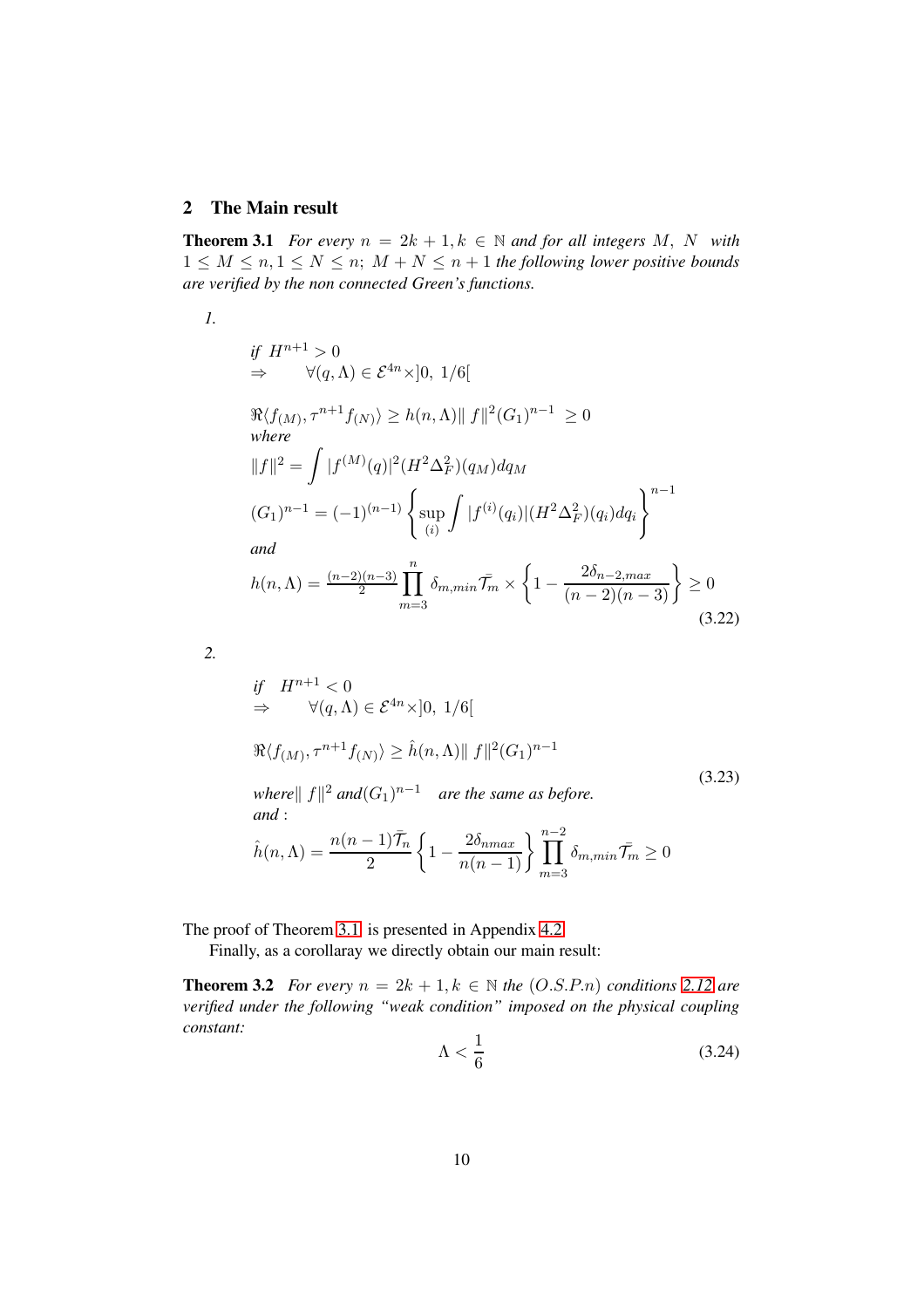# Acknowledgments

The author is indebted to Ph. Blanchard for his constant interest in her work. She is grateful to V. Georgescu who has followed closely her work and provided advice, suggestions and constructive criticisms. She would like also to thank B. Grammaticos for his critical reading of the successive versions of the manuscript.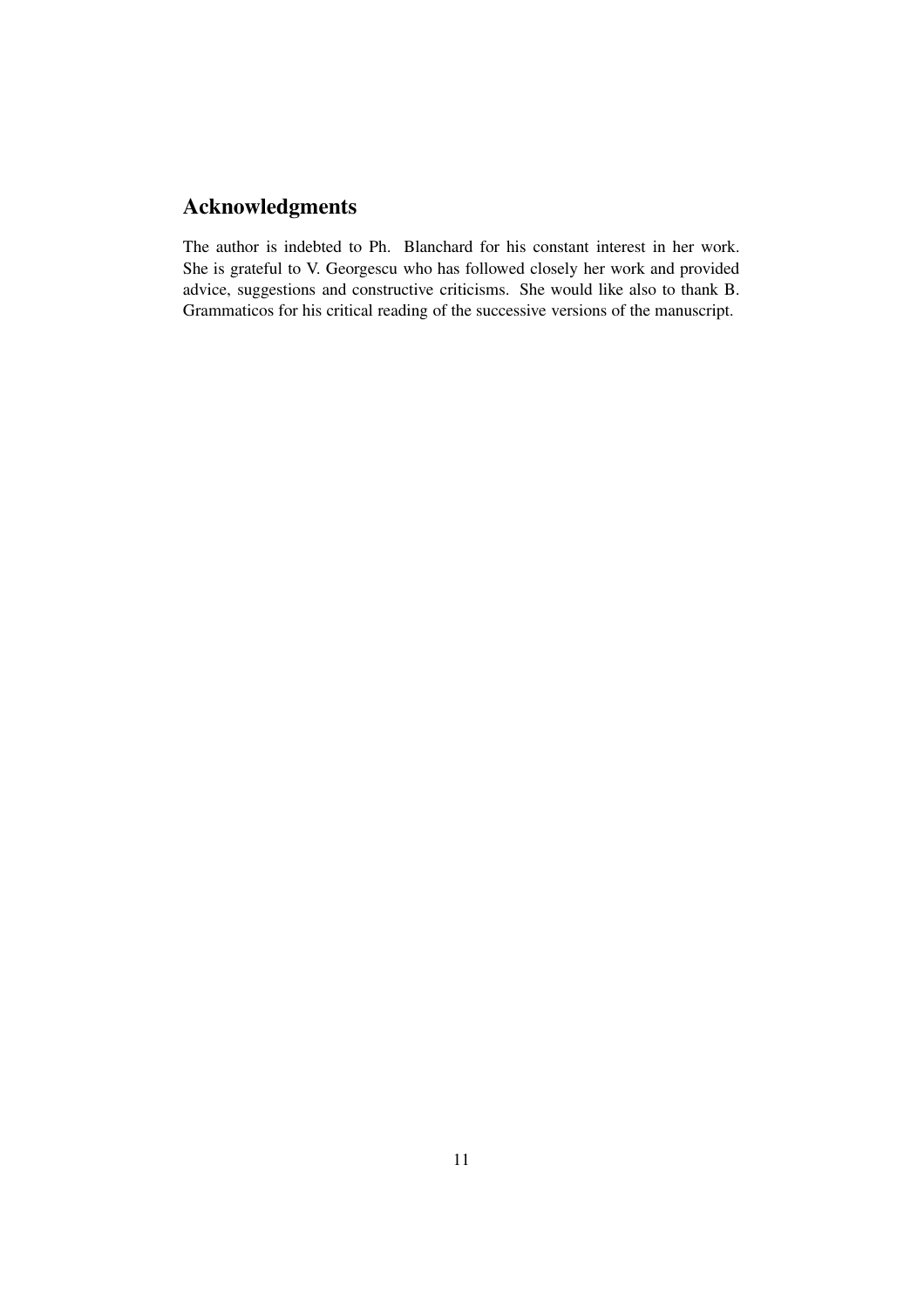# <span id="page-13-0"></span>References

- <span id="page-13-1"></span>[1] A.S.Wightman, "Quantum field theory in terms of vacuum expectation values" Phys. Rev. 101 860-866 (1956)
- [2] R.Streater and A.S.Wightman. "PCT Spin Stat.and all That" (Benjamin, New York,1964)
- [3] 1. A.S. Wightman, Phys. Rev. 101, 860 (1965)
	- 2. N.N.Bogoliubov, A.A.Logunov, and I.T.Todorov. "Introduction to the Axiomatic Q.F.T." (Benjamin, New York, 1975)
	- 3. R.Jost, "The General Theory of Quantized Fields" (American Math.Society, Providence,RI,1965)
	- 4. N.N.Bogoliubov, D.V.Shirkov, "Introduction to the Theory of Quantized Fields" (Interscience, New York, 1968)
- <span id="page-13-3"></span><span id="page-13-2"></span>[4] K.Osterwalder and R.Schrader, Commun.Math.Phys. 31,83-112(1973)
- <span id="page-13-4"></span>[5] K.Osterwalder and R.Schrader, "Axioms for Euclidean Green's functions", Commun.Math. Phys. 42 281-305, (1975)
- [6] J.Schwinger,
	- 1. "Four-Dimensional Euclidean Formulation of Quantum Field Theory", 1958 Annual International Conference on High Energy Physics, at CERN, (edited B. Ferretti, pp.134 - 139)
	- 2. "On the Euclidean structure of relativistic field theory" Proceedings of the National Academy of Sciences, 44 (1958), 956 - 965
- [7] 1. K.Symanzik, "A Modified Model of Euclidean Quantum Field Theory", Courant Institute of Mathematical Sciences Report IMM-NYU 327, 132 pages, (1964)
	- 2. K.Symanzik, "Euclidean Quantum Field Theory", I. Equations for a Scalar Model, Journal of Mathematical Physics, 7 (1966), 510-525.
	- 3. K.Symanzik," Euclidean Quantum Field Theory, in Local Quantum Theory, Proceedings of the 1968 Varenna School of Physics, R. Jost, Editor, Academic Press, New York, 1969"
- <span id="page-13-5"></span>[8] V.Glaser, "On the equivalence of the Euclidean and Wightman foundations of Field Theory" Commun. math. Phys. 37, 257-272 (1974)
- <span id="page-13-6"></span>[9] E.Nelson, "Probability Theory and Euclidean field Theory, in Constructive Quantum field Theory" Ettore Majorana International School of Mathematical Physics, edited by G. Velo and A. Wightman, pp. 94-124, Springer Verlag, Berlin (1973).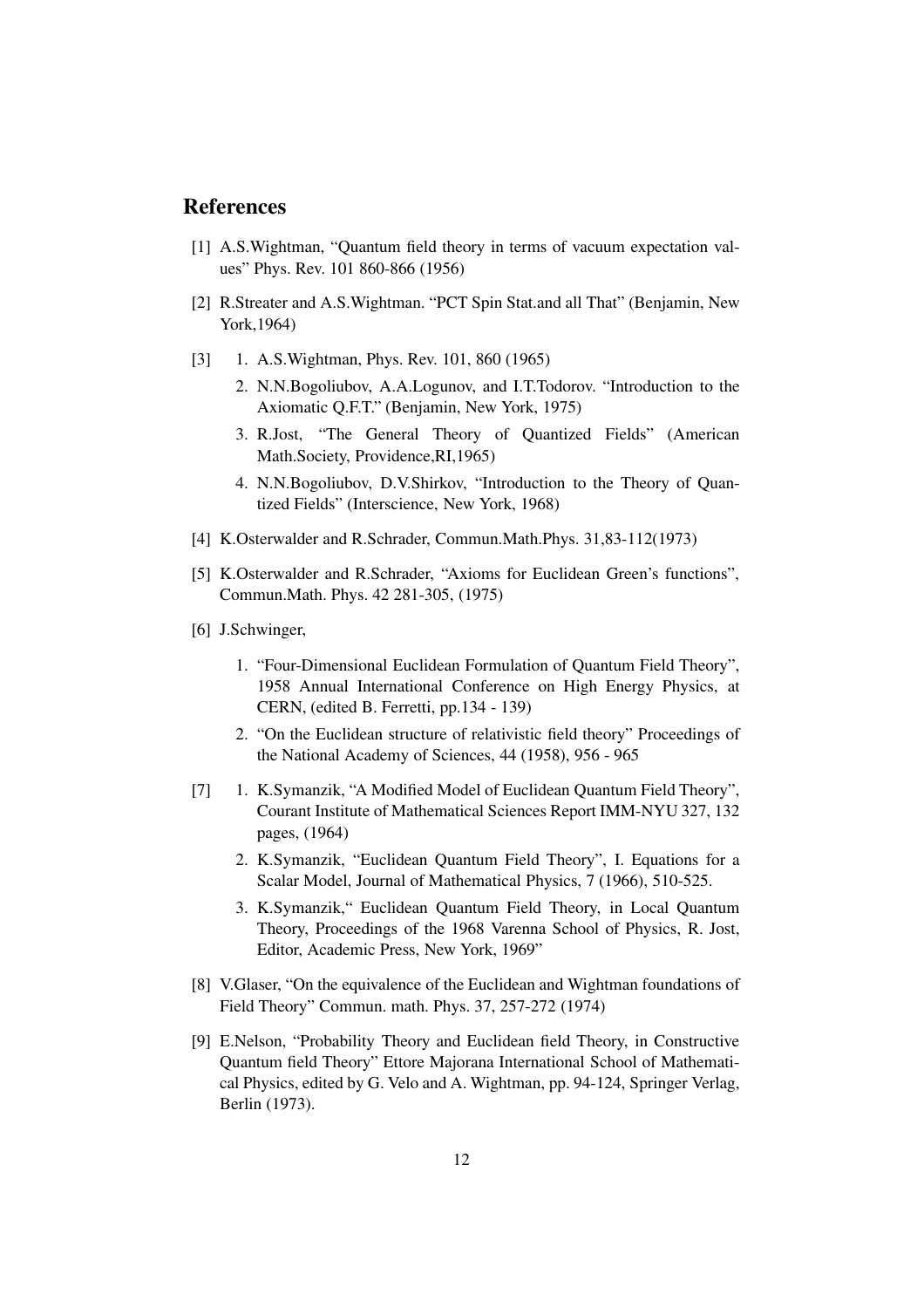- <span id="page-14-0"></span>[10] K.Osterwalder, "Euclidean Green's Functions and Wightman Distributions, in Constructive Quantum Field Theory". The 1973 Ettore Majorana International School of Mathematical Physics, edited by G. Velo and A. Wightman, p.p. 71-93, Springer Verlag, Berlin (1973)
- <span id="page-14-2"></span><span id="page-14-1"></span>[11] J.Glimm and A.Jaffe, "A Note on Reflection Positivity" Lett. Math. Phys., 3(5) (1979), 377-378
- $[12]$  J. Frölich,
	- 1. J. Frölich, "The Reconstruction of Quantum Fields from Euclidean Greens Functions at Arbitrary Temperatures" Helv. Phys. Acta 48(3) (1975), 355-369
	- 2. J.Frölich, R.Israel, E.Lieb and B.Simon, "Phase transitions and Reflection Positivity" Comm. Math. Phys., 62 (1978), 1-34
	- 3. J. Frölich, K.Osterwalder and E.Seiler, Ann. of Math., 118(3) (1983)
- <span id="page-14-3"></span>[13] A.Jaffe "Reflection Positivity Then and Now" Opening talk dedicated to the memory of R.Schrader on November 20, 2017 at the conference Reflection Positivity, held at the Mathematical Research Institute, Oberwolfach, Germany
- <span id="page-14-4"></span>[14] 1. A.Jaffe, Stochastic PDE, Reflection Positivity, and Quantum Fields, Journal of Statistical Physics, 161(1) (2015), 1-115
	- 2. A.Jaffe, Ch.D.Jakel, R.E. Martinez, "II, Complex Classical Fields: a Framework for Reflection Positivity," Commun. Math. Phys., 329(1) (2014), 1-28
	- 3. A.Jaffe and B.Janssen, "Reflection Positive Doubles", Jour. Funct, Anal., 272(8) (2017), 3506-3557.
	- 4. A.Jaffe and B.Janssen, "Characterization of Reflection Positivity: Majoranas and Spins", Commun. Math. Phys., 346(3) (2016), 1021-1050"
	- 5. A.Jaffe and Zhengwei Liu, "Planar Para Algebras and Reflection Positivity", Commun. Math. Phys. 352 (2017), 95-133
- <span id="page-14-8"></span><span id="page-14-7"></span>[15] M.Manolessou and B.Ducomet, Ann.Inst.H.Poincaré Vol.40, 4(1984)
- [16] M.Manolessou arxiv.org/pdf/1706.08758 "Local contractivity of the  $\Phi_4^4$  mapping"
- <span id="page-14-5"></span>[17] M.Manolessou, 2020 HAL https://hal.archives-ouvertes.fr/hal-02566704 "The non triviality of a  $\Phi_4^4$  model, I The new mapping  $\mathcal{M}^*$  -the  $\Phi_4^4$ -iteration"
- <span id="page-14-6"></span>[18] M.Manolessou, 2020.HAL https://hal.archives-ouvertes.fr/hal-02566708 "The non triviality of a  $\Phi_4^4$  model II The construction of the solution"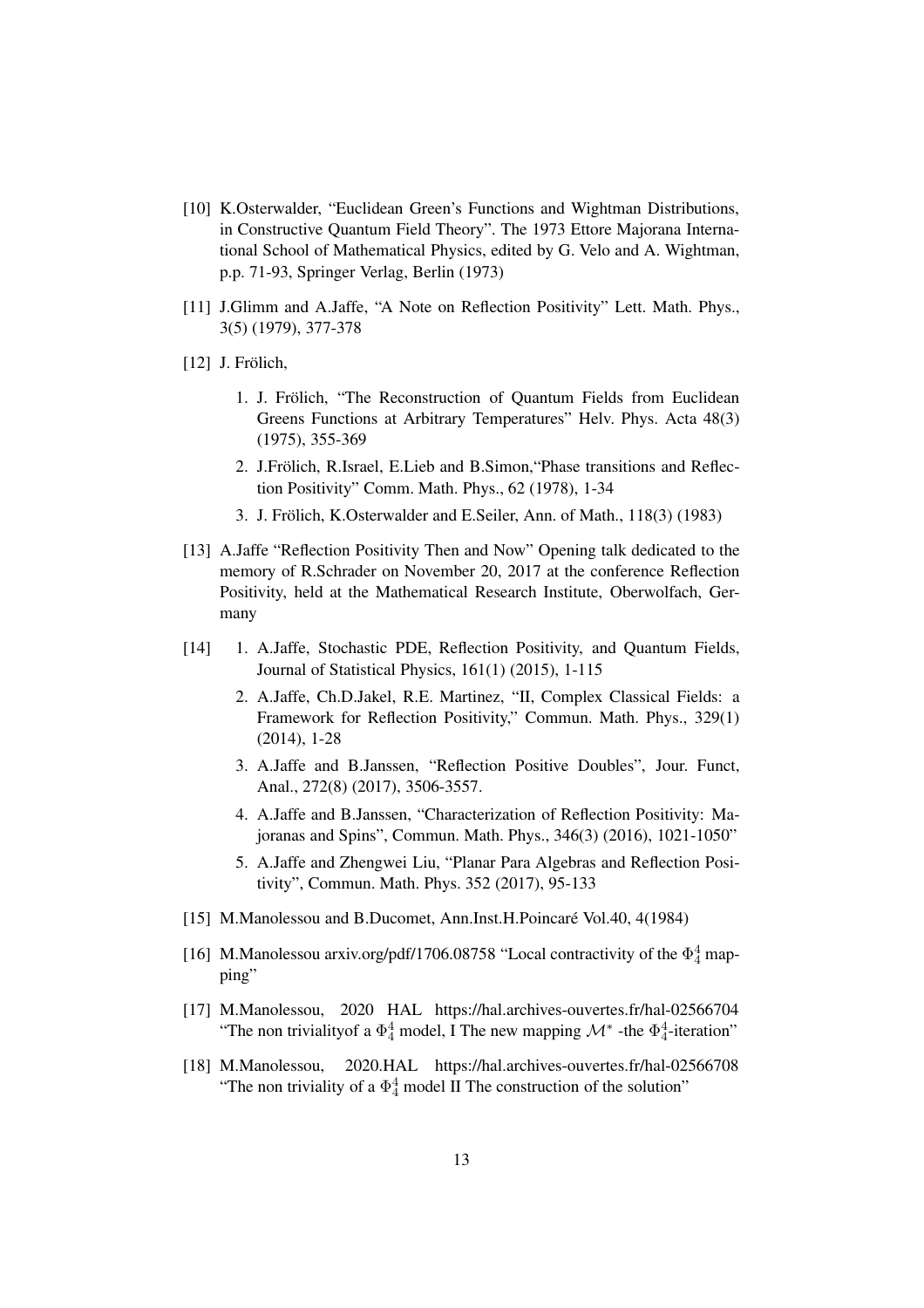- <span id="page-15-4"></span><span id="page-15-0"></span>[19] I.M. Gelfand and N.Ya Vilenkin, "Generalized functions" Vol.4 Ch.1and III (Academic Press-N.York and London (1964)
- <span id="page-15-1"></span>[20] M.Manolessou, Ann. of Phys 152, 327-347 (1984)
- [21] a) W.Zimmermann, Commun. math. Phys. 6, 161-188 (1967)
	- b) W.Zimmermann, "Lectures on Element. Particles and Qu. Field Theory", Brandeis Summer Institute, 1970. (Massachusetts Inst. of Techn) Cambridge, MA,(1971).
	- c) W.Zimmermann, Ann. Phys. (NY) 77, 536 (1973)
	- d) J.Lowenstein, Phys.Rev. D4. 2281 (1971)
- <span id="page-15-3"></span>[22] M.Manolessou,
	- a) J. Math. Phys. 20 2092 (1988)
	- b) 30 175 (1989)
	- c) 30 907 (1989)
	- d) J. Math. Phys.32 12 (1991)
	- e) "Local Contractivity of the  $\Phi_0^4$  mapping [arXiv:1212.3693v](http://arxiv.org/abs/1212.3693)1[math-ph] 15 Dec 2012
- <span id="page-15-2"></span>[23] F.J.Dyson, Phys.Rev.75, 486, 1736 (1949)
- <span id="page-15-5"></span>[24] J.Schwinger, Phys.Rev.75, 651,76 (1949)
- [25] J.Bros and M.Manolessou-Grammaticou, Commun.Math.Phys.72(1980)175-205,207-237
- <span id="page-15-6"></span>[26] M.Manolessou-Grammaticou, Ann.Phys.(NY)122,(1979)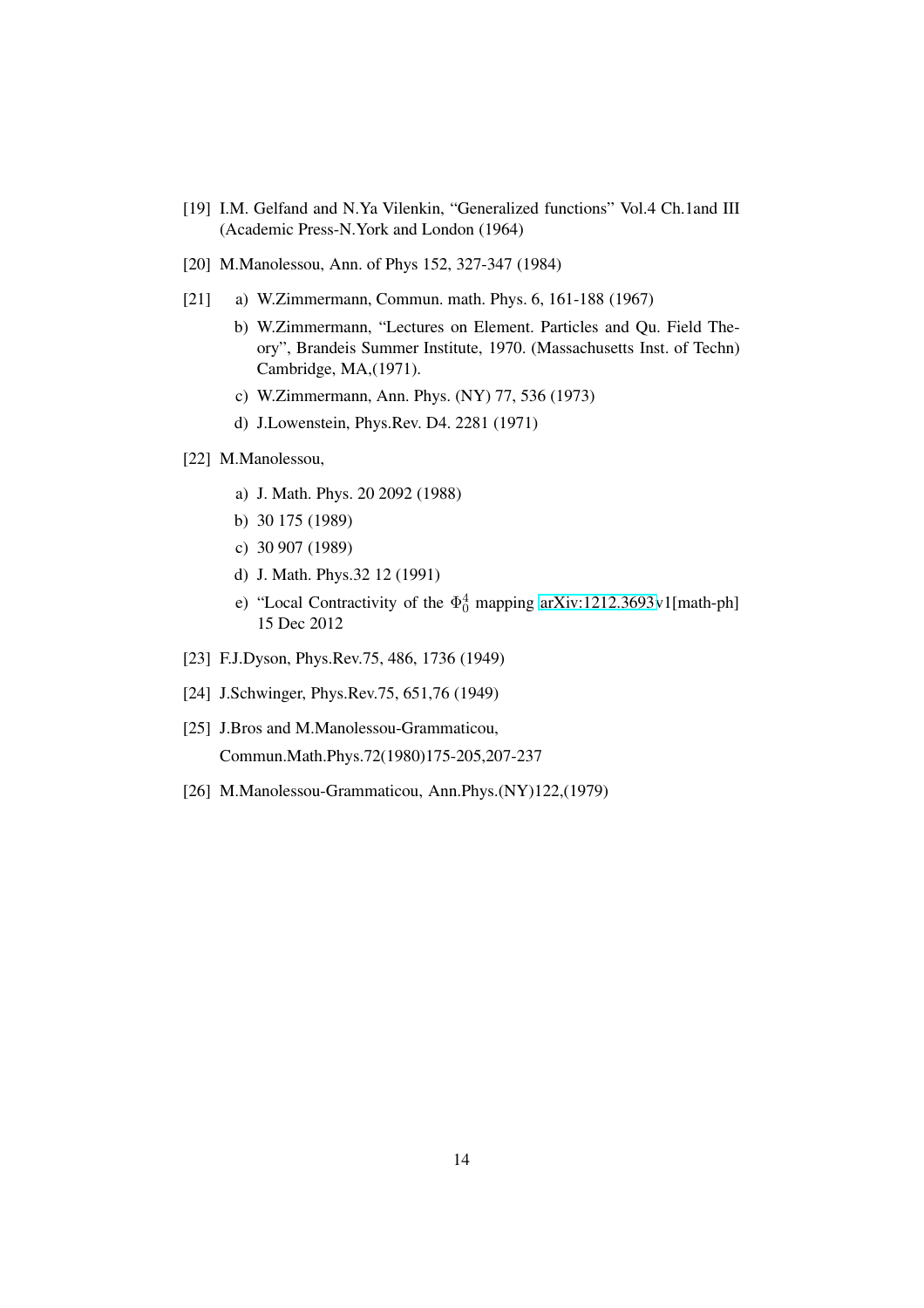# <span id="page-16-1"></span><span id="page-16-0"></span>4 APPENDICES

# <span id="page-16-3"></span>1 The first examples

#### APPENDIX 4.1

*1*. The matrix representations of  $\langle f_{(M)}, \tau^4 f_{(N)} \rangle$  and  $\langle f_{(M)}, \tau^6 f_{(N)} \rangle$ . As we noticed before (cf. remark [2.1\)](#page-9-3) the matrix elements denoted by the symbol (\*) are not taken into account in formulas [2.12](#page-8-1) and [2.13](#page-8-2) because they are such that  $M + N > n + 1$ .

<span id="page-16-2"></span>
$$
P_3 = \begin{pmatrix} (1,1) & 0 & (1,3) \\ 0 & (2,2) & 0 \\ (3,1) & 0 & (*) \end{pmatrix} \quad P_5 = \begin{pmatrix} (1,1) & 0 & (1,3) & 0 & (1,5) \\ 0 & (2,2) & 0 & (2,4) & 0 \\ (3,1) & 0 & (3,3) & 0 & (*) \\ 0 & (4,2) & 0 & (*) & 0 \\ (5,1) & 0 & (*) & 0 & (*) \end{pmatrix}
$$
 (4.25)

# 2. **Proof of Lemma** [2.1](#page-9-2) (The proof for  $n \leq 5$ )

*a)* For  $n = 1$  by using the positivity of  $H^2$  we have trivially:

$$
\langle f_{(1)}, \tau^2 f_{(1)} \rangle = \langle f_{(1)} H^2 f_{(1)} \rangle = \int |f^{(1)}(q_1)|^2 H^2(q_1) [\Delta_F(q_1)]^2 dq_1 \ge 0
$$
\n(4.26)

*b*) For  $n = 3$  we estimate every connected contribution, of

$$
2\Re\langle f_{(1)}, \tau^4 f_{(3)}\rangle \text{ and } \langle f_{(2)}, \tau^4 f_{(2)}\rangle \tag{4.27}
$$

By using the decomposition of  $\tau^4$  into its connected parts:

$$
H^{4} \prod_{l=1}^{3} \Delta_{F}(q_{l}) \text{ and } \prod_{l=1,2,3} (H^{2} \prod_{l}^{3} \Delta_{F}^{2})(q_{l})
$$

we have

<span id="page-16-4"></span>
$$
\Re\langle f_{(1)}, \tau^4 f_{3} \rangle = \Re\langle f_{(1)}, H^4 \prod_{l=1}^3 \Delta_{F_{(l)}} f_{(3)} \rangle + \Re\langle f_{(1)}, \prod_{l=1}^3 H_{(l)}^2 \Delta_F^2 f_{(3)} \rangle
$$
\n(4.28)

We consider the first term of the r.h.s. of [4.28.](#page-16-4) By application of splitting and sign properties of  $H<sup>4</sup>$  (cf.definition [4.2\)](#page-27-0) together with the factorized test functions (in view of the nuclear theorem as explained in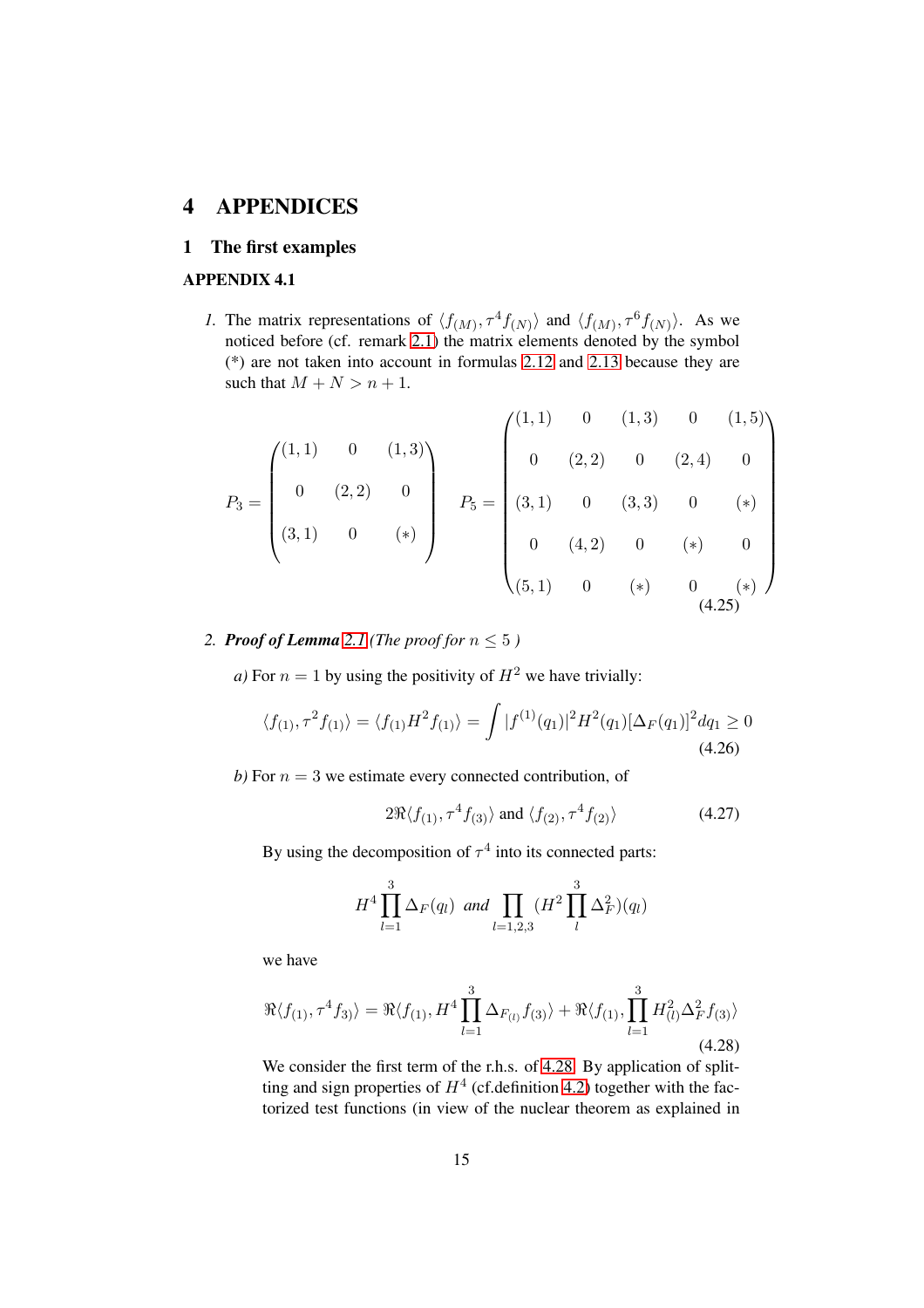definition [2.1](#page-6-2) ) and by Fubini's theorem we write:

$$
\Re\langle f_{(1)}, H^4 f_{(3)}\rangle = -\Re \int \bar{f}^{(1)}(q_1) \delta_3(q_{(3)}) \prod_{l=1}^3 (H^2 \Delta_F^2)(q_l) f^{(l)}(q_l) dq_l
$$
  
\n
$$
\geq -|\Re \int \prod_{l=2}^3 (f^{(l)} H^2 \Delta_F^2)(q_l) dq_l \left\{ \int |f^{(1)}(q_1)|^2 \delta_3(q) (H^2 \Delta_F^2)(q_1) dq_1 \right\} |
$$
\n(4.29)

The integral with respact to  $q_1$  is positive and taking into account definition [4.3](#page-29-0) for the upper bound of the splitting function:

$$
\forall (q, \Lambda) \in \mathcal{E}^{12} \times ]0, 0.04]
$$
  
\n
$$
\delta_3(q, \Lambda) \le \delta_{3,max} < 6\Lambda
$$
\n(4.30)

we finally obtain:

<span id="page-17-0"></span>
$$
\Re\langle f_{(1)}, H^4 f_{(3)}\rangle \ge -6\Lambda \|f^{(1)}\|^2 (G_1)^2 \tag{4.31}
$$

where we used the following notations:

<span id="page-17-2"></span>
$$
||f||^2 = \int |f^{(1)}(q_1)|^2 (H^2 \Delta_F^2)(q_1) dq_1 \tag{4.32}
$$

and*,*

<span id="page-17-3"></span>
$$
(G_1)^2 = (-1)^2 \left\{ \sup_{(i)} \int |f^{(i)}(q_i)| (H^2 \Delta_F^2)(q_i) dq_i \right\}^2 \tag{4.33}
$$

In an analogous way, and by using the positive sign of  $H<sup>2</sup>$  point function the second term of the r.h.s. of [4.28](#page-16-4) yields:

<span id="page-17-1"></span>
$$
\mathcal{R}\langle f_{(1)}, \prod_{l=1}^{3} H_{(l)}^{2} \Delta_{F_{(l)}}^{2} f_{(3)} \rangle \n\geq \mathcal{R} \int |f^{(1)}(q_{1})|^{2} H^{2} \Delta_{F}^{2} dq_{1}(-1)^{2} \left\{ \sup_{(l)} \int |f^{(l)}(q_{l})| (H^{2} \Delta_{F}^{2}) (q_{l}) dq_{l} \right\}^{2} \n\geq ||f||^{2} (G_{1})^{2} \geq 0
$$
\n(4.34)

Now, by inserting the results [4.31](#page-17-0) and [4.34](#page-17-1) in [4.28](#page-16-4) we obtain:

<span id="page-17-4"></span>
$$
\Re\langle f_{(1)}, \tau^4 f_{(3)}\rangle \ge (1 - 6\Lambda) ||f||^2 (G_1)^2 \ge 0
$$
  
under the condition  $\Lambda < \frac{1}{6}$  (4.35)

By using analogous arguments to the ones we previously presented, a similar result is obtained for the contribution of the term  $\langle f_{(2)}, \tau^4 f_{(2)} \rangle \geq$ 0. Precisely:

$$
\langle f_{(2)}, \tau^4 f_{(2)} \rangle \ge (1 - 6\Lambda) \|f\|^2 (G_1)^2 \ge 0 \tag{4.36}
$$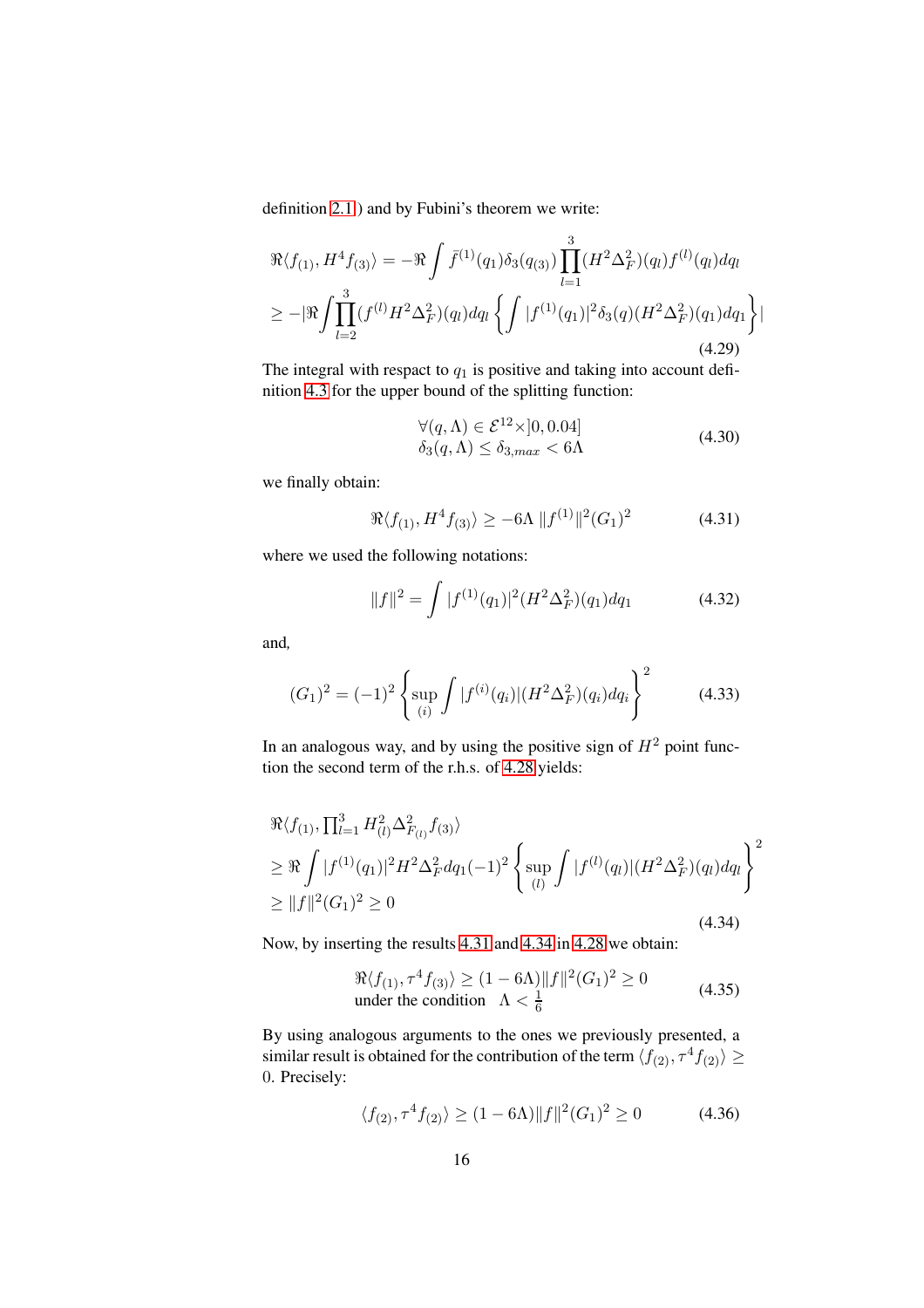under the condition  $\Lambda < \frac{1}{6}$  $\frac{1}{6}$ . Finally:

$$
\sum_{\substack{1 \le M \le 3, 1 \le N \le 3 \\ M + N \le 4}} \sum_{\substack{m \le N \\ n \equiv n}} \langle f(N), \tau^4 f(M) \rangle \ge 0
$$
\n(4.37)

\nunder the condition  $\Lambda < \frac{1}{6}$ 

*c*) For  $n = 5$ 

Following [2.15](#page-9-4) the supplementary condition to ensure is the positivity of the sum:

<span id="page-18-0"></span>
$$
2\Re\langle f_{(1)}, \tau^6 f_{(5)} \rangle + 2\Re\langle f_{(2)}, \tau^6 f_{(4)} \rangle + \langle f_{(3)}, \tau^6 f_{(3)} \rangle \ge 0 \quad (4.38)
$$

with:

<span id="page-18-1"></span>
$$
\tau^{6} = H^{6} \prod_{l=1}^{5} \Delta_{F}(q_{l}) + \frac{5!}{3!2} H^{4} \prod_{i=1}^{3} \Delta_{F}(q_{i}) \prod_{l=4}^{5} (H^{2} \Delta_{F}^{2})(q_{l}) + \frac{5!}{3!2} \prod_{i=1}^{3} (H^{2} \Delta_{F}^{2})(q_{i}) \prod_{l=4}^{5} (H^{2} \Delta_{F}^{2})(q_{l})
$$
\n(4.39)

The procedure being similar for each one of the terms in [4.38](#page-18-0) we give the proof only for  $2\Re\langle f_{(1)}, \tau^6 f_{(5)}\rangle$ , and for each term of the connected parts decomposition [4.39](#page-18-1)*.*

• By using the splitting and sign properties of  $H^6$  and  $H^4$  (cf. def[.4.2c](#page-27-0)) we have:

$$
H^{6} = \delta_{5}(q_{(5)})\delta_{3}(q_{(3)})\prod_{l=1}^{5} (H^{2}\Delta_{F}^{2})(q_{l})
$$
 (4.40)

Then, as before we apply the factorization of the test functions and Fubini's theorem on the first term connected part contribution in [4.39](#page-18-1) and write as follows:

$$
\Re\langle f_{(1)}, H^6 \prod \Delta_F f_{(5)} \rangle = \Re \int \prod_{l=2}^5 f^{(1)}(q_l) \n\left\{ \int |f^{(1)}(q_1)|^2 \delta_5(q_{(5)}) \delta_3(q_{(3)}) (H^2 \Delta_F^2)(q_1) dq_1 \right\} (H^2 \Delta_F^2)(q_l) dq_l
$$
\n(4.41)

The integral with respact to  $q_1$  being positive and taking into account definition [4.3](#page-29-0) for the lower bounds of the (solution in [\[17\]](#page-14-5)) splitting functions, precisely:

$$
\forall (q,\Lambda) \in \mathcal{E}^{12} \times ]0,0.04] \quad \delta_3(q,\Lambda) \ge \delta_{3,min}(\Lambda)
$$
  
and 
$$
\forall (q,\Lambda) \in \mathcal{E}^{20} \times ]0,0.04] \quad \delta_5(q,\Lambda) \ge \delta_{5,min}(\Lambda)
$$
 (4.42)

the factorization of the test functions and Fubini theorem, we finally obtain:

$$
\Re\langle f_{(1)}, H^6 \prod \Delta_F f_{(5)} \rangle \ge \delta_{5,min} \delta_{3,min}(\Lambda) \| f \|^2 (G_1)^4 \ge 0
$$
\n(4.43)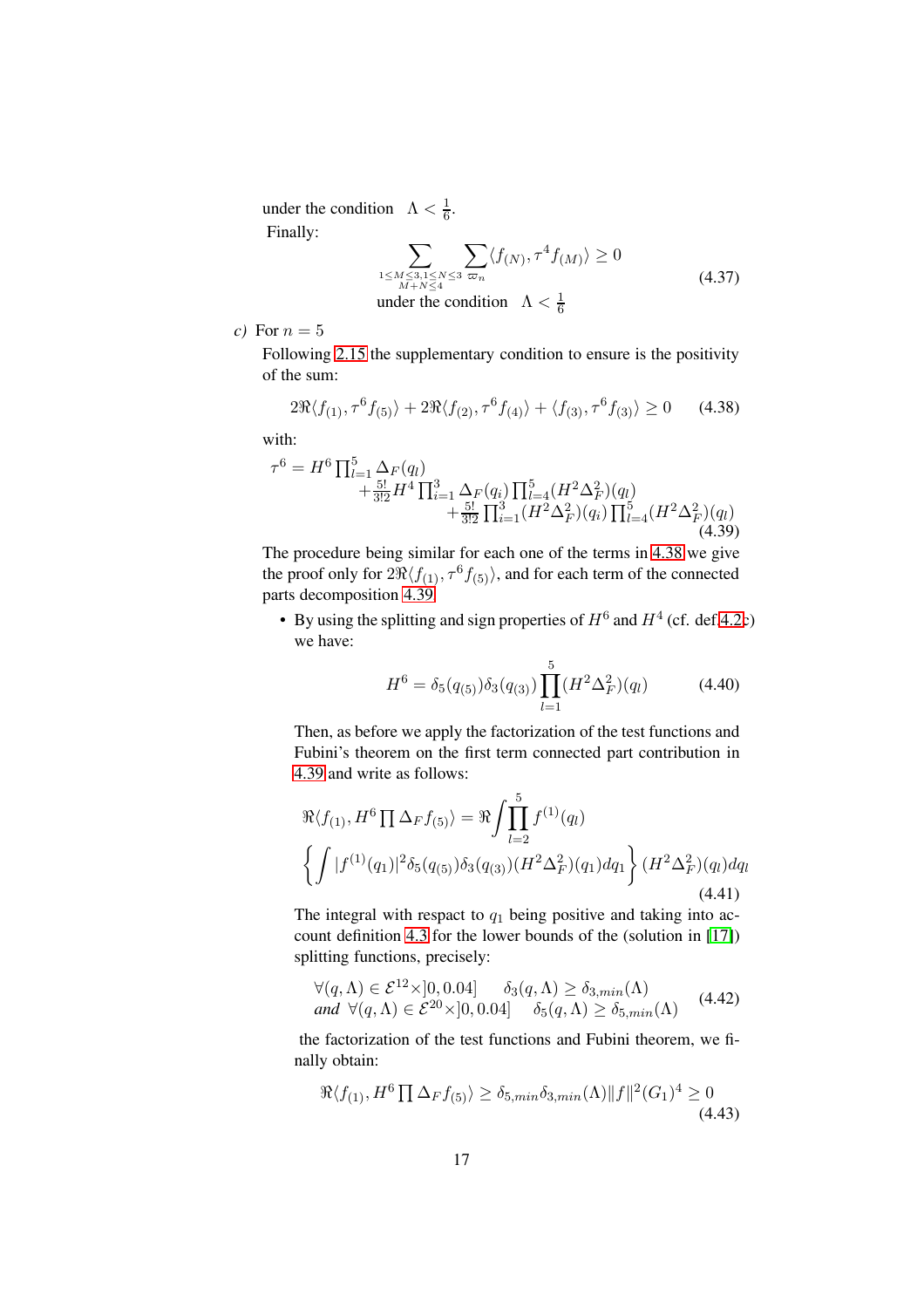without any supplementary condition on  $\Lambda$ .

We also notice that the real positive numbers  $||f||^2$  (and resp.  $(G_1)^4$ ) are defined by analogy with [4.32](#page-17-2) (and [4.33](#page-17-3) respectively)

• For the second and third terms we proceed by analogy. We take the sum of them and by using the sign-splitting property of  $H<sup>4</sup>$ and the corresponding results of [4.31](#page-17-0) [4.34](#page-17-1) and [4.35](#page-17-4) we write:

$$
\frac{5!}{3!2} \Re \langle f_{(1)} \{-|H^4| + \prod H^2 \Delta_F\} \prod \Delta_F f_{(5)} \rangle
$$
\n
$$
\times \prod_{l=4}^{5} \int f^{(l)}(q_l) (H^2 \Delta_F^2)(q_l) dq_l
$$
\n
$$
= \frac{5!}{3!2} \Re \langle f_{(1)}, \tau^4 f_{(3)} \rangle \times \prod_{l=4}^{5} \int \bar{f}^{(l)}(q_l) (H^2 \Delta_F^2)(q_l) dq_l
$$
\n
$$
\geq \frac{5!}{3!2} (1 - 6\Lambda) ||f||^2 (G_1)^4 \geq 0 \text{ under the condition } 0 < \Lambda < \frac{1}{6}
$$
\nFinally\n
$$
2\Re \langle f_{(1)}, \tau^6 f_{(5)} \rangle \geq
$$
\n
$$
\geq \{ \delta_{5, min} \delta_{3, min}(\Lambda) + \frac{5!}{3!2} (1 - 6\Lambda) \} ||f||^2 (G_1)^4 \geq 0
$$
\nunder the condition  $0 < \Lambda < \frac{1}{6}$ \n(4.44)

#### **Conclusion**

From the results of a) b) c) we finally obtain:

$$
\sum_{\substack{1 \le M \le 5, 1 \le N \le 5 \\ M + N \le 6}} \sum_{\substack{m \\ m \equiv n \pmod{N}}} \langle f_{(N)}, \tau^6 f_{(M)} \rangle \ge 0
$$
\nunder the condition

\n
$$
\Lambda < \frac{1}{6}
$$
\n(4.45)

 $\blacksquare$ 

## <span id="page-19-1"></span><span id="page-19-0"></span>2 The proof of Theorem [3.1](#page-11-1)

# APPENDIX 4.2

We suppose that the statement holds  $\forall \bar{n} \leq n-2$ 

*1. a)* Let  $H^{n+1} > 0$  (or  $T_1^n > 0$ ).

For an arbitrary couple  $(M, N)$  with  $M \leq n, N \leq n$  and  $N + M =$  $n + 1$  we consider the corresponding first term in the sum  $\sum_{\varpi_n}$  of equation [2.8](#page-7-1) (that means when  $k = 1$ ). We suppose that the momentum variables are ordered and the test fuctions factorized then by Fubini's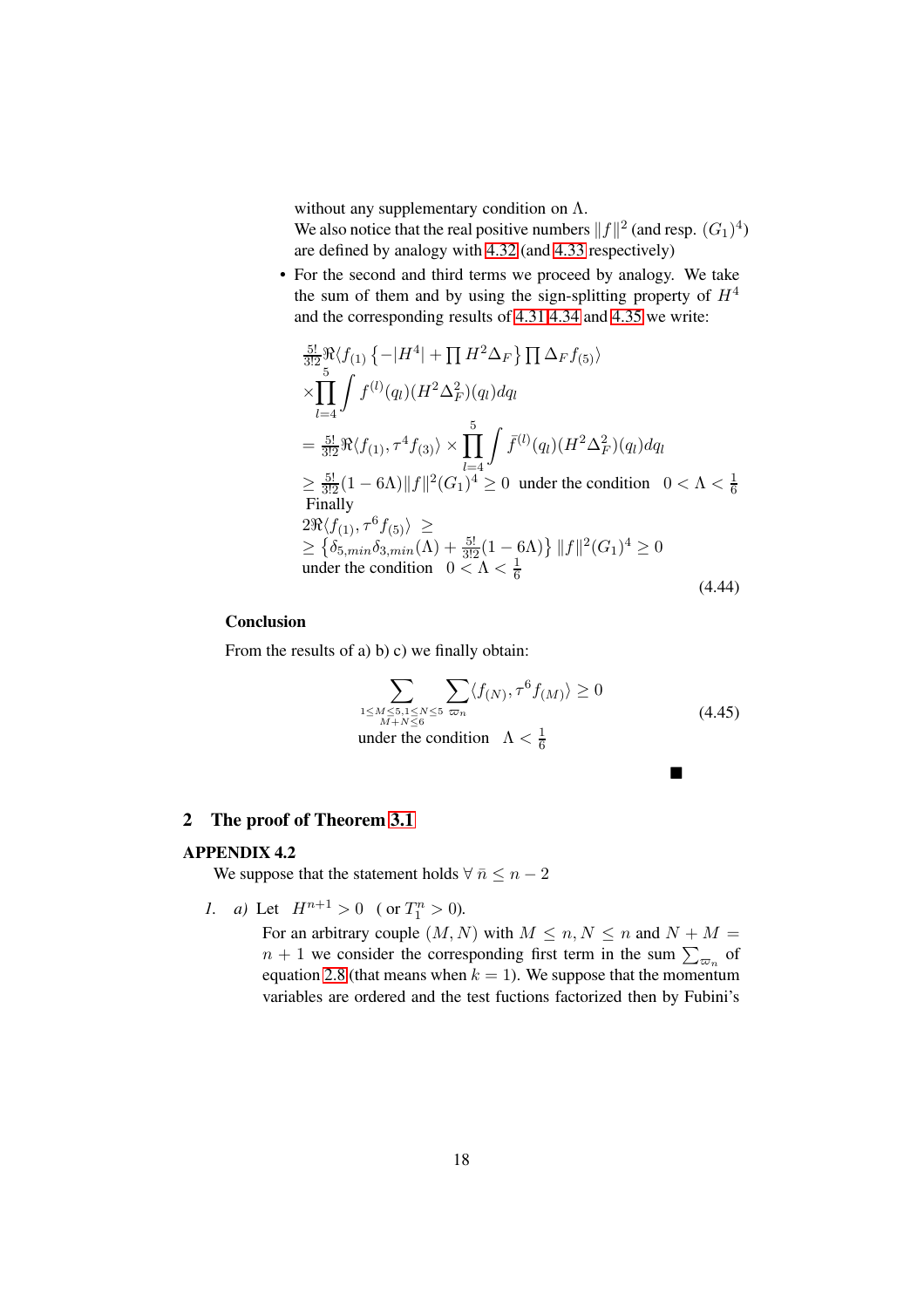theorem we write:

$$
\Re\langle f_{(M)}H^{n+1} \prod_{M} \Delta_F f_{(N)} \rangle
$$
\n
$$
= \Re \int \left\{ I_{nt}(q_{(n-1)}) \right\} \prod_{i=1}^{M-1} \overline{f^{(i)}(q_i)} \Delta_F(q_i) dq_i \prod_{l=2}^{N} f^{(l)}(q_l) \Delta_F(q_l) dq_l
$$
\nHere:  
\n
$$
I_{nt}(q_{(n-1)}) = \int |f^{(M)}(q_M)|^2 H^{(n+1)}(q_{(n)}) \Delta_F(q_M) dq_M
$$

(4.46)

 $\blacksquare$ 

The positivity of the integrand of  $I_{nt}(q_{(n-1)})$  allows us to take the lower bound of  $H^{n+1}$  by using lemma [3.1](#page-9-5) (of complete splitting) and by following an analogous procedure as the one of  $H^6$  we obtain:

<span id="page-20-0"></span>
$$
\Re\langle f_{(M)}H^{n+1}\prod_{i=1}^n \Delta_F f_{(N)}\rangle
$$
\n
$$
\geq \prod_{\substack{m=3 \ N}}^n \delta_{m,min} \bar{\mathcal{T}}_m \|f\|^2 \prod_{i=1}^{M-1} (-1)^{(i)} \sup_i \int |f^{(i)}(q_i)| H^2(q_i) [\Delta_F(q_i)]^2 dq_i
$$
\n
$$
\times \prod_{l=2}^n (-1)^{(l)} |f^{(l)}(q_l)| H^2(q_l) [\Delta_F(q_l)]^2 dq_l
$$
\n
$$
\geq \prod_{\substack{m=3 \ n \ n \ n}}^n \delta_{m,min} \bar{\mathcal{T}}_m \|f\|^2 (-1)^{(n-1)} \left\{ \sup_{(i)} \int |f^{(i)}(q_i)| (H^2 \Delta_F^2)(q_i) dq_i \right\}^{n-1}
$$
\n
$$
\geq \prod_{m=3}^n \delta_{m,min} \bar{\mathcal{T}}_m \|f\|^2 (G_1)^{n-1} \geq 0
$$
\n(4.47)

So we obtain the positivity without any supplementary condition on the coupling constant than  $0 < \Lambda < \frac{1}{6}$  which is required by the recurrence hypothesis. We notice that  $||f_1||^2$  (and resp.  $(G_1)^{(n-1)}$  are always defined by analogy with [4.32](#page-17-2) (and [4.33](#page-17-3) respectively).

#### *b)* Taking into account the notations [2.11](#page-8-0) we have to show that:

<span id="page-20-1"></span>
$$
\forall (M, N) \text{ such that } 1 \le M \le \frac{n+1}{2} \le N \le n,
$$
  
\n
$$
\forall (q, \Lambda) \in \mathcal{E}^{4n} \times ]0, 1/6[,
$$
  
\n
$$
\sum_{\substack{1 \le M \le n, 1 \le N \le n \\ N+M=n+1}} \langle f_{(M)}, (T_2^n + T_3^n) f_{(N)} \rangle \ge 0
$$
\n(4.48)

or equivalently by application of Lemma [3.2](#page-10-0) 1 a) equation [3.18](#page-10-1) show that:  $\langle (q, \Lambda) \rangle$  =  $C_1^4 n_{\Lambda}$ , 10, 1/6[

$$
\forall (q, \Lambda) \in \mathcal{E}^{4n} \times [0, 1/6]
$$
  

$$
\Re \langle f_{(M)} \sum_{I \in \varpi_n(3)} C_{(I)} \prod_{l=1}^{3} \tau^{i_l+1} f_{(N)} \rangle \ge 0
$$
 (4.49)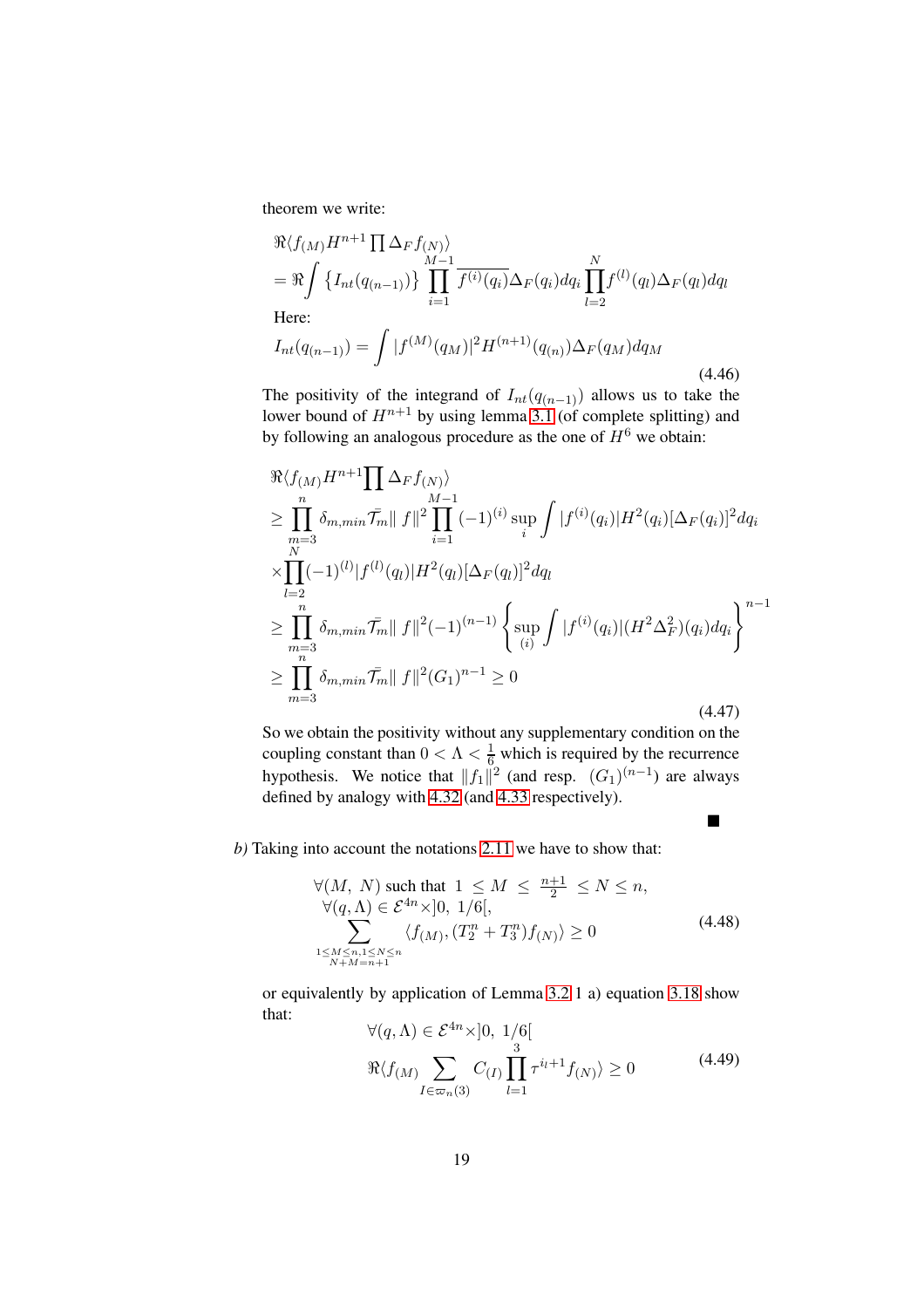We always suppose that the moments are ordered and the test fuctions factorized, so by Fubini's theorem we write:

$$
\Re\langle f_{(M)}\sum_{I \in \varpi_n(3)} C_{(I)} \prod_{l=1}^{3} \tau^{i_l+1} f_{(N)} \rangle
$$
\n
$$
= \Re \int \left\{ I_{nt}(q_{(n-1)}) \right\} \prod_{i=1}^{M-1} \overline{f^{(i)}(q_i)} dq_i \prod_{l=2}^{N} f^{(l)}(q_l) dq_l
$$
\n(4.50)

Where:

<span id="page-21-2"></span>
$$
I_{nt}(q_{(n-1)}) = \int |f^M(q_M)|^2 \sum_{I \in \varpi_n(3)} C_{(I)} \prod_{l=1,2,3} \tau^{i_l+1}(q_{(i_l)}) dq_M
$$
\n(4.51)

Notice that following Lemma [3.2](#page-10-0) 1 b) (and the recurrence hypothesis) each one of the terms and consequently the sum itself are positive*.* So a lower bound of the sum could be the "first" term-contribution  $\overline{I}$  =  $(n - 2, 1, 1)$  to obtain:

$$
I_{nt}(q_{(n-1)}) \ge C_{\bar{I}=(n-2,1,1)} \int |f^{(M)}(q_M)|^2 \tau^{n-1}(q_{(n-2)}) dq_M
$$
  
 
$$
\times \prod_{l=n-1}^n H^2(q_l) \Delta_F^2(q_l)
$$
 (4.52)

Now by [2.11](#page-8-0) we have:

<span id="page-21-1"></span>
$$
\tau^{(n-1)} = T_1^{(n-2)} + T_2^{(n-2)} + T_3^{(n-2)}
$$
\n(4.53)

But,  $H^{n-1}$  < 0 so by the recurrence hypothesis of lemma [3.2](#page-10-0) 2.a and b) (precisely on  $\delta_{n-2}$ ), and then by application of Lemma [3.1](#page-9-5) on  $H^{(n-3)} > 0$ , we obtain:

<span id="page-21-0"></span>
$$
\forall (q, \Lambda) \in \mathcal{E}^{4n} \times ]0, 1/6[
$$
  
\n
$$
T_1^{(n-2)} + T_2^{(n-2)} \ge \frac{(n-2)(n-3)}{2} \bar{\mathcal{T}}_{n-2} \prod_{m=3}^{n-4} \delta_{m, min} \bar{\mathcal{T}}_m
$$
  
\n
$$
\times \prod_{l=1}^{n-2} H^2(q_l) [\Delta_F(q_l)]^2 \left\{ 1 - \frac{2\delta_{n-2, max}}{(n-2)(n-3)} \right\} \ge 0
$$
\n(4.54)  
\nand 
$$
T_3^{(n-2)} \ge 0
$$

So, by taking into account [4.54](#page-21-0) inside [4.53,](#page-21-1) a lower bound of  $I_{nt}(q_{(n-1)})$ is obtained that we insert in equation [4.51.](#page-21-2) Finally, we add the proof of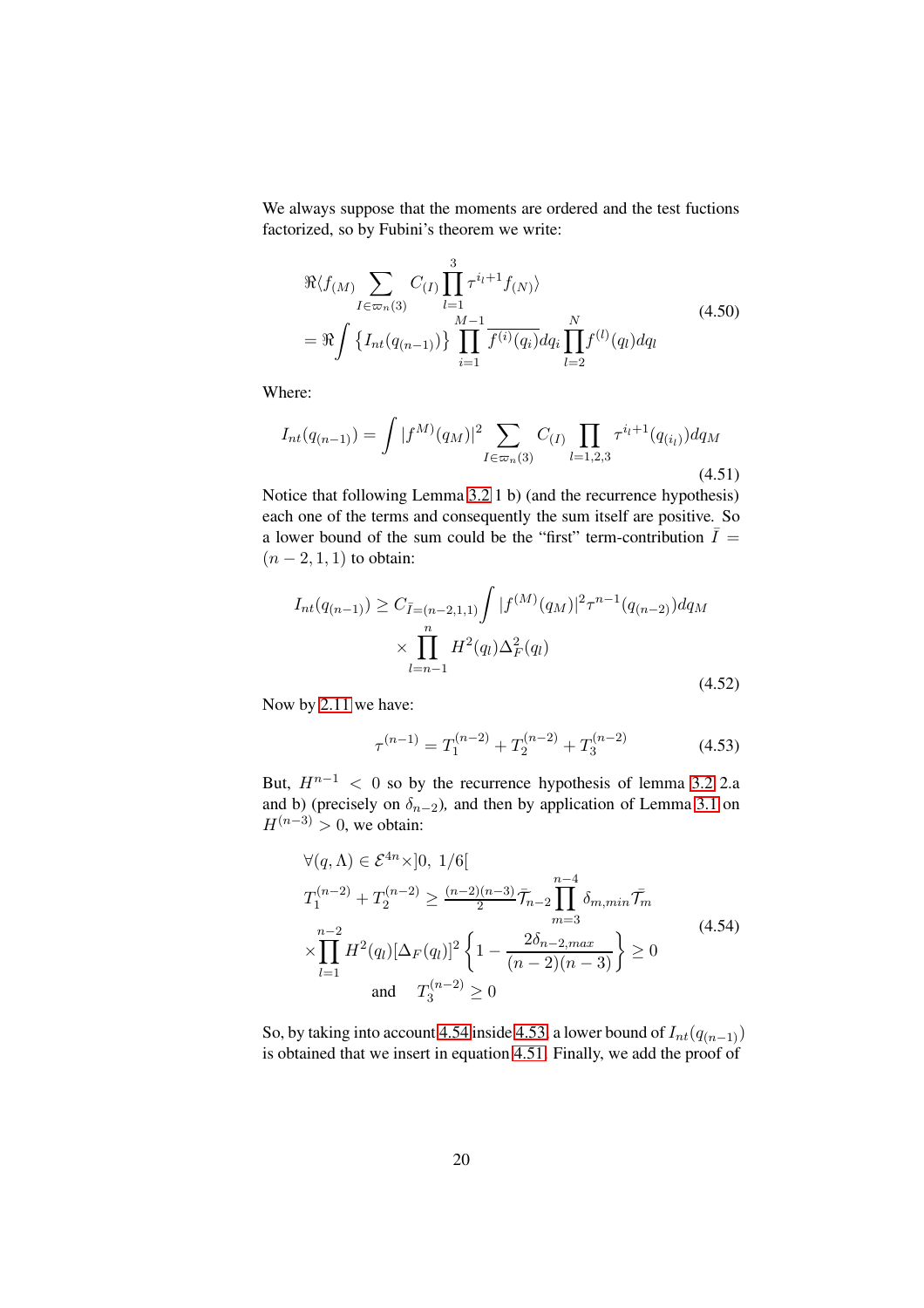a) [4.47](#page-20-0) for  $T_1^n$ , and the result is as follows:

 $\forall$  positive integers N, M, such that  $1 \leq M \leq n, 1 \leq N \leq n$ with:  $N + M = n + 1$  and  $\forall (q, \Lambda) \in \mathcal{E}^{4n} \times ]0, 1/6[$ 

$$
\Re\langle f_{(M)}, (T_1^n + T_2^n + T_3^n)f_{(N)}\rangle \ge h(n,\Lambda) \| f \|^2 (G_1)^{n-1} \ge 0
$$

where:

$$
h(n,\Lambda) = \frac{(n-2)(n-3)}{2} \prod_{m=3}^{n} \delta_{m,min} \overline{T}_m \times \left\{ 1 - \frac{2\delta_{n-2,max}}{(n-2)(n-3)} \right\} \ge 0
$$
\n(4.55)

 $\blacksquare$ 

 $\blacksquare$ 

This completes the proof of the theorem [3.1](#page-11-1) for  $H^{n+1} > 0$ .

2. Case  $H^{n+1} < 0$ .

*a)* We first have to show the positivity of:

$$
2\Re\langle f_{(M)}, (T_1^n+T_2^n)f_{(N)}\rangle
$$

We suppose always that the moments are ordered and the test fuctions factorized then by Fubini's theorem we write:

$$
\Re\langle f_{(M)}(T_1^n + T_2^n)f_{(N)}\rangle =
$$
\n
$$
= \Re \int \left\{ I_{nt}(q_{(n-1)}) \right\} \prod_{i=1}^{M-1} \overline{f^{(i)}(q_i)} dq_i \prod_{l=2}^N f^{(l)}(q_l) dq_l
$$
\nHere:  
\n
$$
I_{nt}(q_{(n-1)}) = \int |f^{(M)}(q_M)|^2 (T_1^n + T_2^n)(q_{(n)}) dq_M
$$
\n(4.56)

By using Lemma [3.2](#page-10-0) 2.a) we apply the positive lower bound (cf[.3.20\)](#page-10-2) of  $T_1^n + T_2^n$ , and then by application of Lemma [3.1](#page-9-5) on  $H^{n-1}$ , we finally obtain :

$$
\mathcal{R}\langle f_{(M)}(T_1^n + T_2^n) f_{(N)} \rangle
$$
\n
$$
\geq ||f||^2 (-1)^{(n-1)} \left\{ \sup_{(i)} \int |f^{(i)}(q_i)| (H^2 \Delta_F^2)(q_i) dq_i \right\}^{n-1}
$$
\n
$$
\times \frac{n(n-1)\overline{T}_n}{2} \left\{ 1 - \frac{2\delta_{nmax}}{n(n-1)} \right\} \prod_{m=3}^{n-2} \delta_{m,min} \overline{T}_m \geq 0
$$
\n
$$
\text{under the condition} \quad 0 < \Lambda < \frac{1}{6}
$$
\n
$$
(4.57)
$$

b) The third term  $T_3^n$  in [2.13](#page-8-2) of the remaining connected parts is exactly the sum appearing on the r.h.s. of [3.21.](#page-10-3) By the recurrence hypothesis every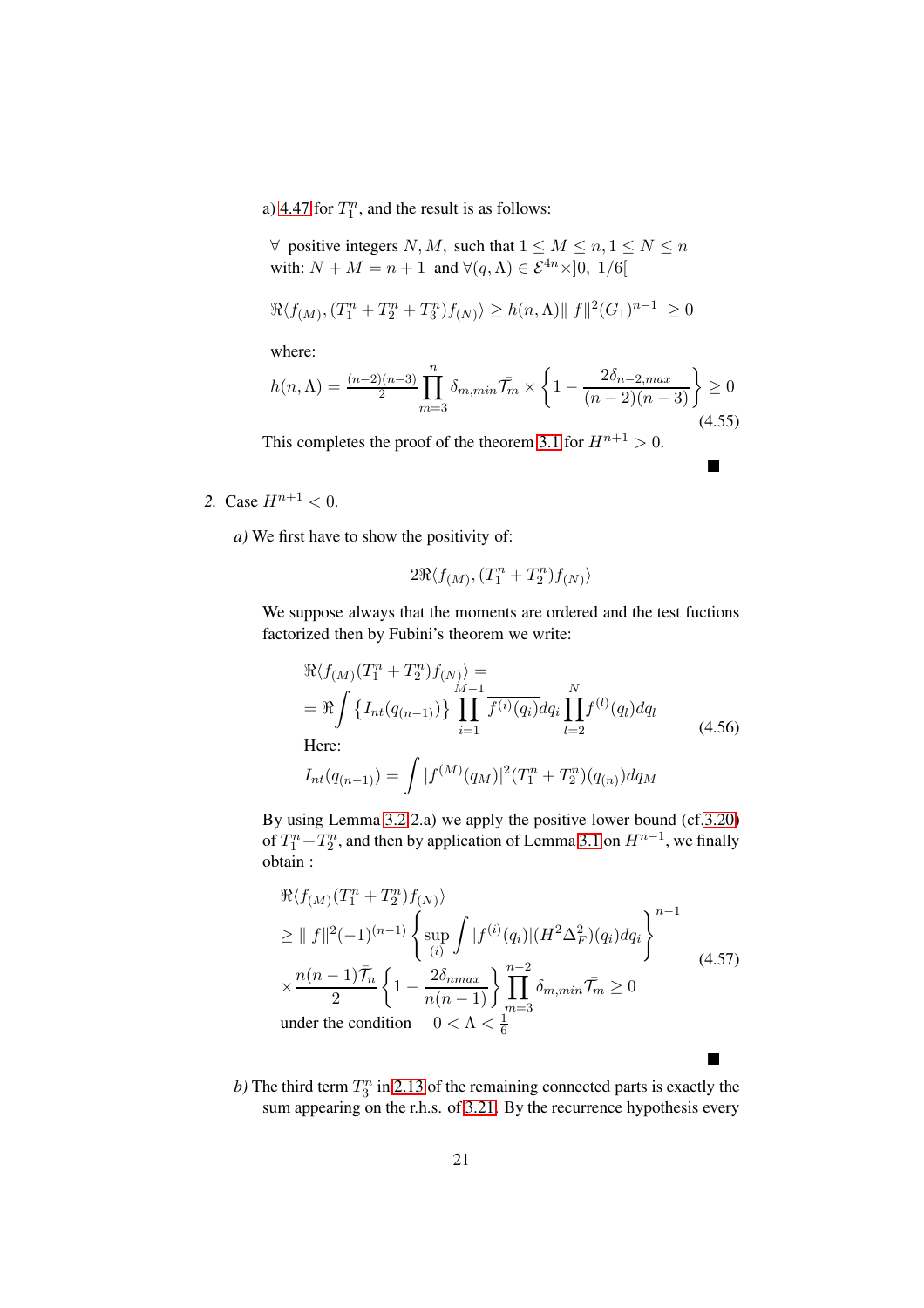term of this sum (and evidently the sum itself) is positive (Lemma [3.2](#page-10-0) 2 b) (for  $\Lambda < 1/6$ ) so we can take a lower bound of this sum by the "first term"  $\tilde{\tau}^{n-1} = \tau^{n-1} - T_1^{n-1}$  and the recurrence hypothesis of the positive  $H^{n-1}$  by proceeding as in the previous proof of  $H^{n+1} > 0$ ). The remaining procedure is then analogous to that of  $T_2^n + T_3^n$  (cf. results: [4.47](#page-20-0) [4.48](#page-20-1)*):*

$$
\langle f_{(M)} \sum_{I \in \varpi_n(3)} C_{(I)} \prod_{l=1}^{3} \tilde{\tau}^{i_l+1} f_N \rangle
$$
  
\n
$$
\geq \langle f_{(M)}, (T_2^{n-2} + T_3^{n-2}) f_{(N)} \rangle \geq 0 \qquad \forall \Lambda \in ]0, \frac{1}{6}[
$$
\n(4.58)

## <span id="page-23-1"></span><span id="page-23-0"></span>3 Proof of Lemma [3.2](#page-10-0)

APPENDIX 4.3 We suppose that the Lemmas [3.1,](#page-9-5) [3.2](#page-10-0) are verified  $\forall \bar{n} \leq n-2$ . Then,

*1. if*  $H^{n+1} > 0$ , we show that:

$$
a)
$$

<span id="page-23-3"></span>
$$
(\tau^{n+1} - T_1^n) = \sum_{I \in \varpi_n(3)} C_{(I)} \prod_{l=1,2,3} \tau^{i_l+1}
$$
  
\n*with:*  $C_{(I)} = \frac{n!}{i_1! 2! 3!}$   
\nor equivalently, following formulas 2.11  
\n $T_2^n + T_3^n = \sum_{I \in \varpi_n(3)} C_{(I)} \prod_{l=1,2,3} \tau^{i_l+1}$  (4.59)

In other words we have to reformulate the "classical' decomposition of every non connected Green's function  $\tau^{n+1}$  of definition [2.8](#page-7-1) to a "tree" type (cf. [4.76\)](#page-27-1) recursive expression in terms of the preceding non connected  $\tau^{i+1}$ 's  $\forall i \leq n-2$ .

*Remark 4.1* We recall that in the standard definition of [4.76](#page-27-1) (cf.[\[22\]](#page-15-3) c)

$$
\forall I \in \varpi_n(3) \text{ with } I = (I_1, I_2, I_3), \text{Card } I_l = i_l \text{ where } i_l, l \in (1, 2, 3)
$$
  
are odd integers such that:  $i_1 \ge i_2 \ge i_3$ , and  $\sum_{l=1}^3 i_l = n$ . (4.60)

The starting point is the tree structure of  $T_2^n$  namely:

<span id="page-23-2"></span>
$$
T_2^n = \sum_{I \in \varpi_n(3)} C_{(I)} \prod_{l=1,2,3} H^{i_l+1} \Delta_F(q_{i_l}) = \frac{C^{n+1}}{-6\Lambda}
$$
 (4.61)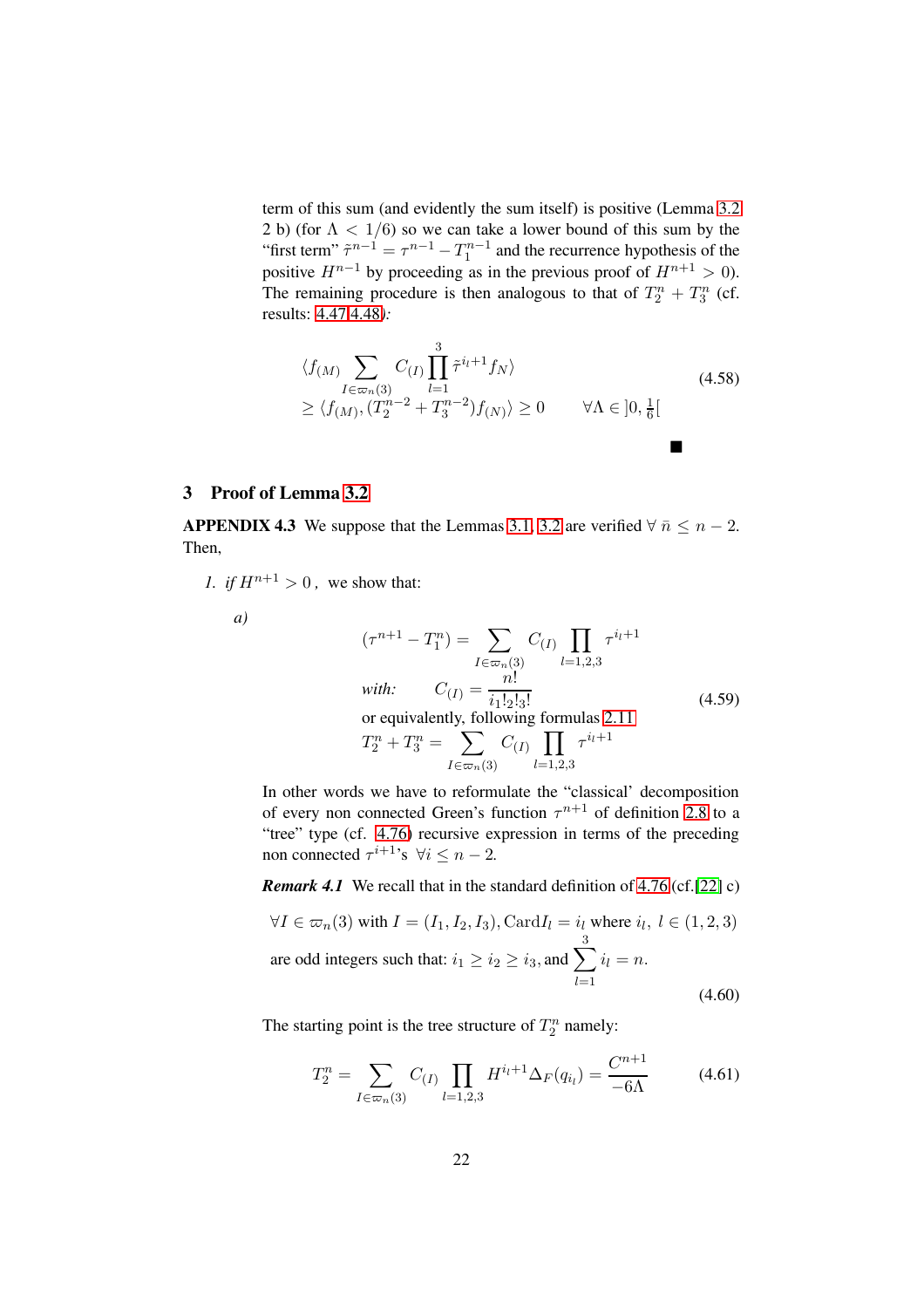This expression translates the first step decomposition of  $\tau^{n+1}$  as a sum of three - factors' products (or "tree type in smaller non connected parts").

Before giving the details of the proof let us introduce some useful notations in order to display the relationship betheen the corresponding terms of  $T_2^n$  and  $T_3^n$ :

*i*) Notation for every term of  $T_2^n$ :

$$
T_{3,3}^{n,(i_1,1)}(q_{(n)}) = C_{(I)} \prod_{l=1,2,3} H^{i_l+1} \Delta_F(q_{i_l})
$$
 (4.62)

In other words we shall often describe  $T_2^n$  as follows:

$$
T_2^n = \sum_{I \in \varpi_n(3)} C_{(I)} T_{3,3}^{n,(i_1,1)}
$$
(4.63)

Example: If  $i_1 = n - 2$ , then

<span id="page-24-0"></span>
$$
T_{3,3}^{n,(n-2,1)}(q_{(n)}) = \frac{n!}{(n-2)!2} H^{n-1}(q_{(n-2)}) \prod_{l=n-1}^{n} H^2(q_l) \Delta_F(q_l)^2
$$
\n(4.64)

*ii*)  $\forall$  fixed  $k = 3, 5, 7, \ldots i_1, i_1 + 2$ , we use the following notation of the  $(k - 2)^{th}$  order step of the classical type development of  $H^{i_1+1}$  (or of the decomposition [2.11](#page-8-0) of  $\tau^{i_1+1}$ ) in terms of sums of "tree type" products. It corresponds to the  $k<sup>th</sup>$  order "new tree type decomposition of  $\tau^{n+1}$  :

$$
T_{3,k}^{n,(i_1,k-2)} = \frac{n!}{i_1!i_2!i_3!}C_{(\hat{j}_1,...,\hat{j}_k)} \prod_{1 \le l \le k} H^{(\hat{j}_l+1)}
$$
  
here: 
$$
C_{(\hat{j}_1,...,\hat{j}_k)} = \frac{i_1!}{\hat{j}_1! \dots \hat{j}_{k-1}!, \hat{j}_k!}
$$
(4.65)

Then, starting from the first term-triplet of the sum [4.61](#page-23-2) precisely:  $T^{n,(n-2,1)}_{3.3}$  $3,3,3$  (given previously by [4.64\)](#page-24-0) we proceed in a decreasing order of  $i_1$ 's and repeat for every triplet in formula of [4.61](#page-23-2) the same recurrent procedure which follows:

By keeping invariant the product  $H^{i_2+1}H^{i_3+1}$  we obtain the contribution of the triplet to the step  $k = 5$  (reminder: k=5 factors ) of the classical expansion of  $\tau^{n+1}$ , by writing the tree type expansion  $T_2^{i_1^{(1)}}$ , of  $H^{i_1+1}$ , so:

$$
T_{3,5}^{n,(i_1,3)} = \frac{n! \prod_{l=2,3} H^{i_l+1}}{i_1!_2!_3!} \sum_{I \in \varpi_{i_1(3)}} \frac{i_1!}{i_1^{(1)}! i_2^{(1)}! i_3^{(1)}} \prod_{l=1,2,3} H^{i_l^{(1)}+1} \Delta_F(q_{i_l})
$$
\n
$$
(4.66)
$$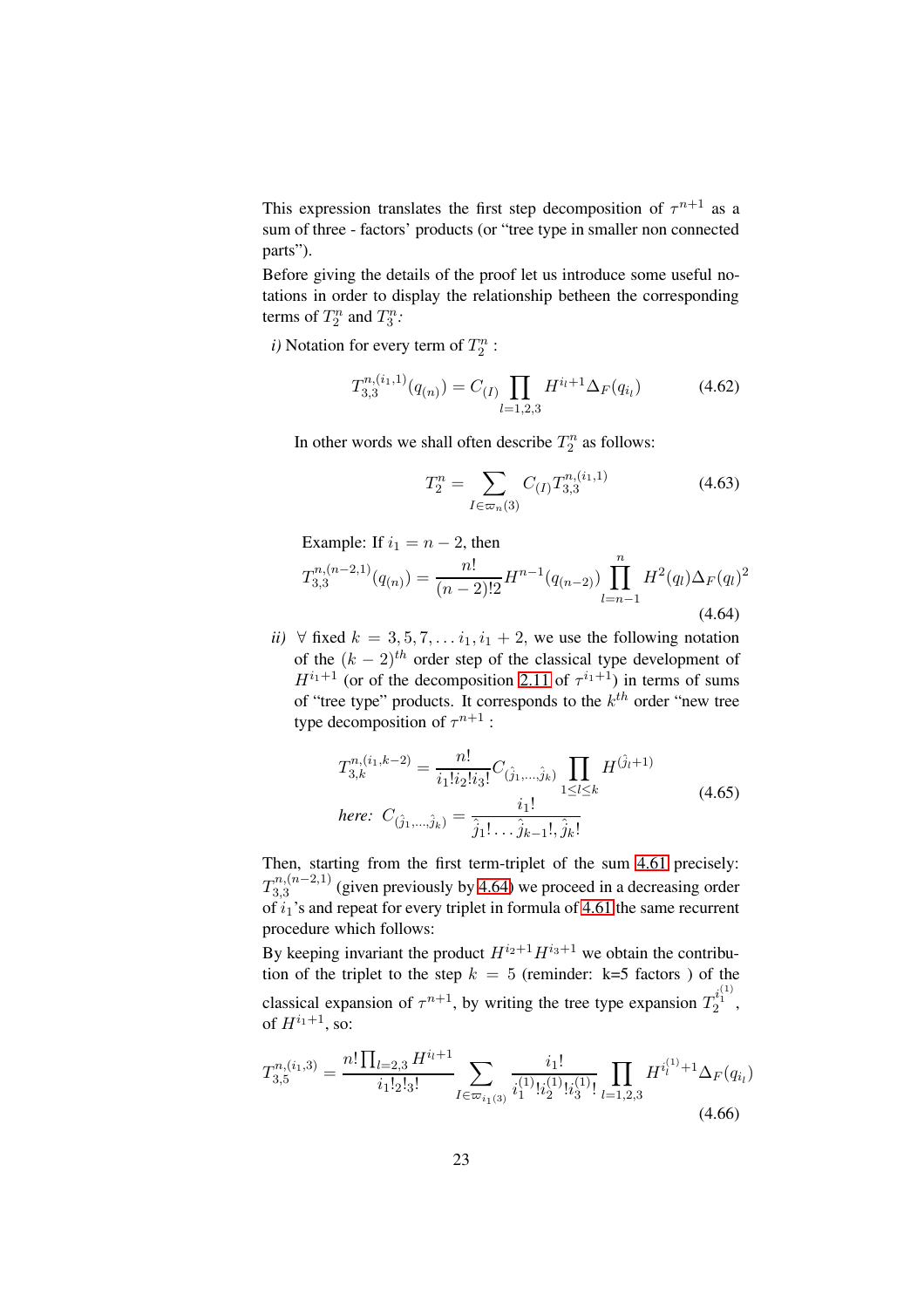For the following step  $k = 7$  we apply by decreasing order of every triplet the same tree type expansion of every first factor  $H^{i_1^{(1)}+1}$ , and so on ... In other words we develop successively the  $H^{i_1+1}$  (the first factor) step by step in "tree type"  $T_2^{i_1}$  or  $C^{i_1+1}/(-6\Lambda)$ s sums of products of "smaller" and "smaller" connected Green's functions. Every new step k is obtained from the step k–2 by developing the first  $H^{i_l^{(k-4)}+1}$ 's by decreasing order of the triplets of the previous  $T_2^{i_1^{(k-4)}}$ . So, we obtain in a precise order the terms:  $T_{3,k}^{n,(i_1,k-2)}H^{i_2+1}H^{i_3+1}$  from  $5 \leq k$ up to  $k \leq i_1 + 2$  (cf. definitions [2.11\)](#page-8-0).

The sum, of all the intermediate steps at this level yields:

$$
\left(\sum_{k=3,5,\dots,i_1+2} T_{3,k}^{n,(i_1,k-2)}\right) H^{i_2+1} H^{i_3+1} = \tau^{i_1+1} H^{i_2+1} H^{i_3+1} \quad (4.67)
$$

By keeping unchanged  $\tau^{i_1+1}H^{i_3+1}$  we continue in a analogous way the reconstruction of  $\tau^{i_2+1}$  by using the "new type in smaller connected parts decomposition" successively of  $H^{i_2+1}$  in terms of sums of tree type products. The result is equal to  $\tau^{i_1+1}\tau^{i_2+1}H^{i_3+1}$ . The proof of every triplet reconstruction is completed by the synthesis in an analogous way of  $\tau^{i_3+1}$ .

*b)* We take into account the proven property [4.59](#page-23-3) and the recurrence hypothesis of both lemmas for every  $i_1 \leq n-2$  then the proof of positivity under the condition  $\Lambda \leq 1/6$  is automatically obtained:

$$
\forall (q,\Lambda) \in \mathcal{E}^{4n} \times ]0, 1/6[, \qquad \tau^{n+1} - T_1^n \ge 0 \tag{4.68}
$$

П

2. Let  $H^{n+1} < 0$ .

*a)* We first show the properties [3.20](#page-10-2)*.*

*The lower bound of the tree global term*  $\frac{|C^{n+1}|}{6\Lambda}$  We consider the definition [2.11](#page-8-0) of  $T_1^n$  and  $T_2^n$ . By using on one hand the definitions [4.2,](#page-27-0) [4.84](#page-28-0) of the splitting of  $H^{n+1}$  and on the other hand the definition [4.76](#page-27-1) of the tree term of the mapping  $C^{n+1}$ , we associate with every connected contribution of the tree  $C^{n+1}$ , the corresponding connected contribution  $\prod H^{j_1+1}$  in the sum  $1\leq l\leq k$ 

 $\sum_{I \in \varpi_n(3)}$ , and obtain:

$$
T_1^n + T_2^n = H^{n+1} \prod_{l=1}^n [\Delta_F(q_l] + \sum_{I \in \varpi_n(3)} C_{(I)} \prod_{l=1,2,3} H^{i_l+1} \Delta_F(q_{i_l})
$$
  
= 
$$
\frac{|C^{n+1}|}{6\Lambda} \left\{ 1 - 2 \frac{\delta_n(q,\Lambda)}{n(n-1)} \right\}
$$
(4.69)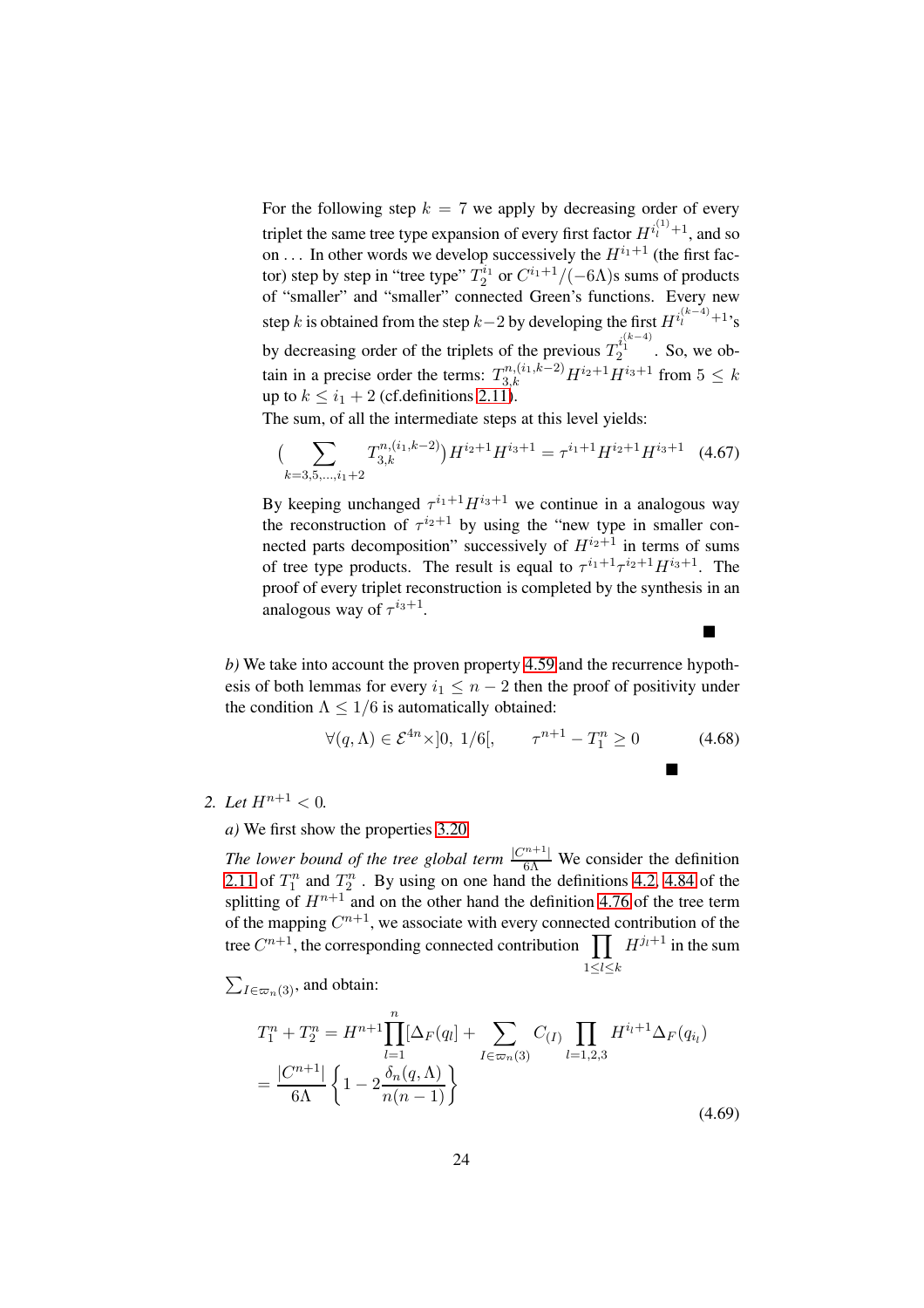In order to obtain the positivity property of [3.20,](#page-10-2) we take the upper bound of the splitting function (cf. [4.84](#page-28-0) in the reminders):

$$
\delta_{n,min}(\Lambda) \le \delta_n(\tilde{q}, \Lambda) \le \delta_{n,max}(\Lambda) \tag{4.70}
$$

then, by application of the bound lemma [3.1](#page-9-5) ii) we verify:

$$
T_1^n + T_2^n \ge 0
$$
  
under the condition  $\Lambda < 1/6$  (4.71)

 $\blacksquare$ 

п

b) The "tree decomposition" of the term  $T_3^n$  (cf[.2.11\)](#page-8-0) in [3.21](#page-10-3) is established by the same procedure developed before in the case of the corresponding  $T_3^n$ of  $H^{n+1} > 0$ , with a small difference: the analogous triplets do not contain their first factor:

$$
T_1^{i_1} = H^{i_1+1} \prod_{j=1}^{i_1} \Delta_F(q_j)
$$
 (4.72)

because it has been taken into account in the term  $T_2^n$ .

Moreover, by using the same arguments we presented before for  $H^{n+1} > 0$ this term is positive (recurrently).

### <span id="page-26-1"></span><span id="page-26-0"></span>4 Reminders

APPENDIX 4.4 *1. The equations of motion established in [\[20\]](#page-15-0)*

*Definition 4.1*

$$
H^{2}(q,\Lambda) = -\frac{\Lambda}{\gamma + \rho} \{ [N_{3}^{(3)}H^{4}] - \Lambda \alpha H^{2}(q,\Lambda)\Delta_{F}(q) \} + \frac{(q^{2} + m^{2})\gamma}{\gamma + \rho} \tag{4.73}
$$

*(Here* m > 0 *and* Λ > 0 *are the physical mass and coupling constant of the interaction model, and* α*,* β*,* γ*, are physically well defined quantities associated to this model, the so called renormalization constants). Moreover,*

$$
\forall n \ge 3, (q, \Lambda) \in \mathcal{E}^{4n} \times \mathbb{R}^{+*}
$$

$$
H^{n+1}(q, \Lambda) = \frac{1}{\gamma + \rho} \{ [A^{n+1} + B^{n+1} + C^{n+1}] (q, \Lambda) + \Lambda \alpha H^{n+1}(q, \Lambda) \Delta_F(q) \}
$$
(4.74)

*with:*

$$
A^{n+1}(q,\Lambda) = -\Lambda [N_3^{(n+2)} H^{n+3}](q,\Lambda);
$$
  
\n
$$
B^{n+1}(q,\Lambda) = -3\Lambda \sum_{\varpi_n(J)} [N_2^{(j_2)} H^{j_2+2} N_1^{(j_1)} H^{j_1+1}](q,\Lambda)
$$
\n(4.75)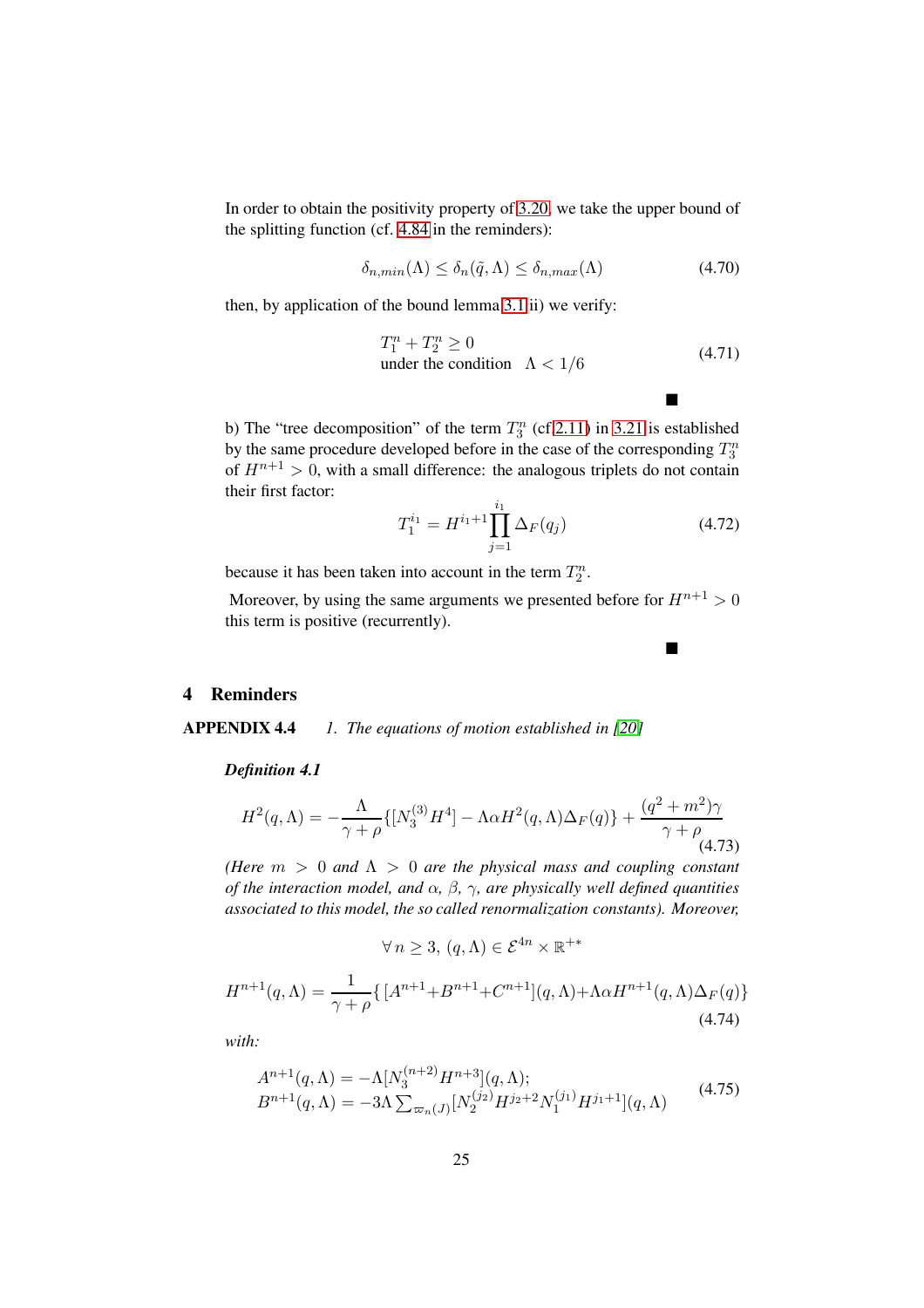<span id="page-27-1"></span>
$$
C^{n+1}(q,\Lambda) = -6\Lambda \sum_{I \in \varpi_n(3)} \prod_{l=1,2,3} [N_1^{(i_l)} | H^{i_l+1} | ](q_{i_l},\Lambda) \tag{4.76}
$$

*Here the notations:*

$$
[N_3^{(n+2)}H^{n+3}], [N_2^{(j_2)}H^{j_2+2} N_1^{(j_1)}H^{j_1+1}] \text{ and } \prod_{l=1,2,3} [N_1^{(i_l)}H^{i_l+1}] \tag{4.77}
$$

*represent the*  $\Phi_4^4$  *operations which have been introduced in the "Renormalized G-Convolution Product" (R.G.C.P) context of the references [\[25\]](#page-15-5) [\[26\]](#page-15-6). Briefly, the two loop* Φ 4 4 *- operation is defined by:*

$$
[N_3^{(n+2)}H^{n+3}] = \int R_G^{(3)}[H^{n+3}\prod_{i=1,2,3} \Delta_F(l_i)]d^4k_1d^4k_2 \tag{4.78}
$$

with  $R_G^{(3)}$  $G(G)$  the corresponding renormalization operator for the two loop graph. *The analogous expression for the one loop* Φ 4 4 *- operation is the following:*

$$
[N_2^{(j_2)}H^{j_2+2}N_1^{(j_1)}H^{j_1+1}] = (H^{j_1+1}\Delta_F)(q_{j_1}) \int R_G^{(2)}H^{j_2+2} \prod_{i=1}^2 \Delta_F(l_i)d^4k
$$
\n(4.79)

*The method is based on the proof of the existence and uniqueness of the solution of the corresponding infinite system of dynamical equations of motion verified by the sequence of the Schwinger functions, i.e the connected, completely amputated with respect to the free propagator Green's functions:*

<span id="page-27-0"></span>
$$
H = \{H^{n+1}\}_{n=2k+1,k\in\mathbb{N}}\tag{4.80}
$$

(4.81)

*in the Euclidean r-dimensional momentum space,*  $\mathcal{E}^{rn}$  *(where*  $0 \le r \le 4$ *).* 

*2. The subset*  $\Phi_R \subset \mathcal{B}_R$  [\[17\]](#page-14-5)

*Definition 4.2 We say that a sequence*  $H \in \mathcal{B}_R$  *belongs to the subset*  $\Phi_R$ *, if the following properties are verified:*

(a) 
$$
\forall (q, \Lambda) \in \mathcal{E}^4 \times ]0, 0.04]
$$
  
\n $H^2(q, \Lambda) = (q^2 + m^2)(1 + \delta_1(q, \Lambda)\Delta_F)$   
\nwith  
\n $\delta_1(q, \Lambda)\Delta_F(q)|_{(q^2 + m^2) = 0} = 0$  or  $H^2\Delta_F(q)|_{(q^2 + m^2) = 0} = 1$   
\nand  $H^2_{min}(q) \leq H^2(q, \Lambda) \leq H^2_{(max)}(q, \Lambda)$   
\nwith  $H^2_{(max)}(q, \Lambda) = \gamma_{max}((q^2 + m^2) + 6\Lambda^2(q^2 + m^2)\frac{\pi^2}{54});$   
\n $H^2_{min}(q) = q^2 + m^2$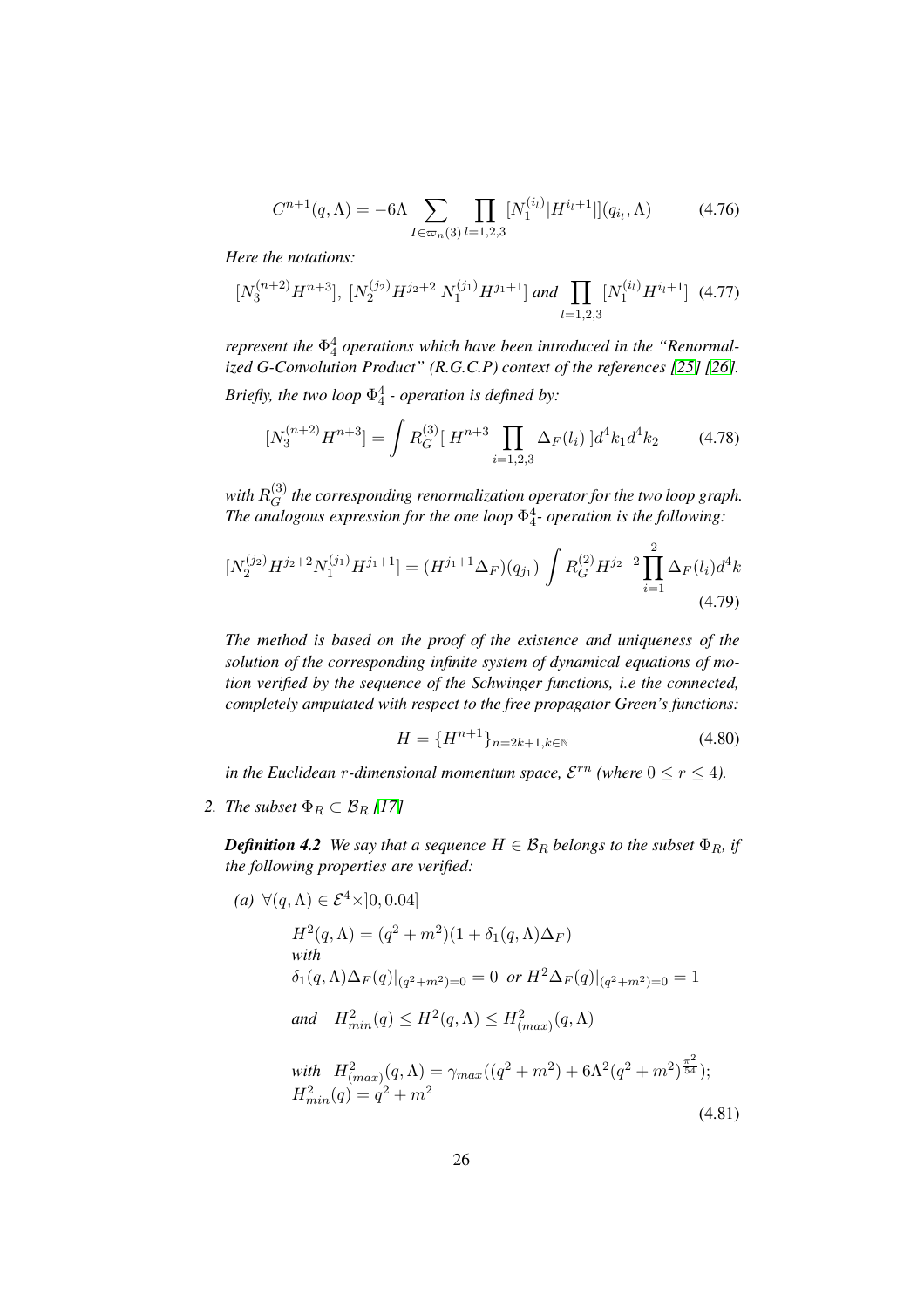*(b)* For every  $n = 2k + 1, k \in \mathbb{N}^*$  the function  $H^{n+1}$ , belongs to the class  $\mathcal{A}_{4n}^{(\alpha_n \beta_n)}$  $\frac{(\alpha_n \beta_n)}{4n}$  *of Weinberg functions such that*  $\forall S \subset \mathcal{E}^{4n}$  *the corresponding asymptotic indicatrices are given by:*

$$
\alpha_n(S) = \begin{cases}\n-(n-3) & \text{if } S \not\subset \text{Ker }\lambda_n \\
0 & \text{if } S \subset \text{Ker }\lambda_n \\
\beta_n(S) = n\beta_1 \ \forall \ S \subset \mathcal{E}^{4n} \\
(\text{with } \beta_1 \in \mathbb{N} \text{ arbitrarily large})\n\end{cases}
$$
\n(4.82)

*(c) There is an increasing and bounded (with respect to* n*) associated positive sequence:*  $\{\delta_n(q,\Lambda)\}_{n=2k+1,k\in\mathbb{N}^*}$ , *of splitting functions*  $\in \mathcal{D}$ which belong to the class  $\mathcal{A}_{(n)}^{(0,0)}$  $\binom{(0,0)}{(n)}$  of Weinberg functions for every  $n\geq 3$ *such that* H *is a tree type sequence. More precisely:*

$$
i) \ \forall (q, \Lambda) \in \mathcal{E}^{12} \times ]0, 0.04]
$$

$$
H^{4}(q\Lambda) = -\delta_{3}(q,\Lambda) \prod_{\ell=1,2,3} H^{2}(q_{\ell},\Lambda) \Delta_{F}(q_{\ell})
$$
  
with  $\delta_{3}(q,\Lambda) \sim \Lambda$   
For every finite fixed  $\tilde{q} \in \mathcal{E}^{12}$   $\lim_{\Lambda \to 0} \frac{\delta_{3}(\tilde{q},\Lambda)}{\Lambda} = 6$ 

and 
$$
\forall \Lambda \in ]0, 0.04]
$$
  $\delta_{3,min}(\Lambda) \leq \delta_3(\tilde{q}, \Lambda) \leq \delta_{3,max}(\Lambda)$  (4.83)

*ii) For every*  $n = 2k + 1, k \geq 2$  *and*  $\forall (q, \Lambda) \in \mathcal{E}^{12} \times ]0, 0.04]$ :

$$
H^{n+1}(q,\Lambda) = \frac{\delta_n(q,\Lambda)C^{n+1}(q,\Lambda)}{3\Lambda n(n-1)}
$$
  
with  $\delta_n(q,\Lambda) \underset{q\to\infty}{\sim} \Lambda$ 

<span id="page-28-0"></span>For every finite fixed 
$$
\tilde{q} \in \mathcal{E}^{4n}
$$
  
\n
$$
\lim_{\Lambda \to 0} \frac{\delta_n(\tilde{q}, \Lambda)}{\Lambda} \sim 3n(n-1)
$$

$$
and \ \forall \Lambda \in ]0, 0.04], \quad \delta_{n,min}(\Lambda) \le \delta_n(\tilde{q}, \Lambda) \le \delta_{n,max}(\Lambda)
$$
\n
$$
(4.84)
$$

*Here*  $\{\delta_{n,min}\}\$ *, (but not*  $\{\delta_{n,max}\}\$ *) are the splitting sequences lower bounds of the* solution of the zero dimensional problem *( cf. definition [4.3](#page-29-0) of the reminders).*

*iii)* Moreover there is a finite number  $\delta_{\infty} \in \mathbb{R}^+$  a uniform bound *independent of* H *such that :*

$$
\lim_{n \to \infty} \delta_n(\tilde{q}, \Lambda) \le \delta_\infty \quad \forall \ \Lambda \in ]0, \ 0.04] \tag{4.85}
$$

*(d) The* renormalization functions a, ρ *and* γ*, appearing in the definition of* M *are well defined real analytic functions of* q <sup>2</sup> *and* Λ*, and yield*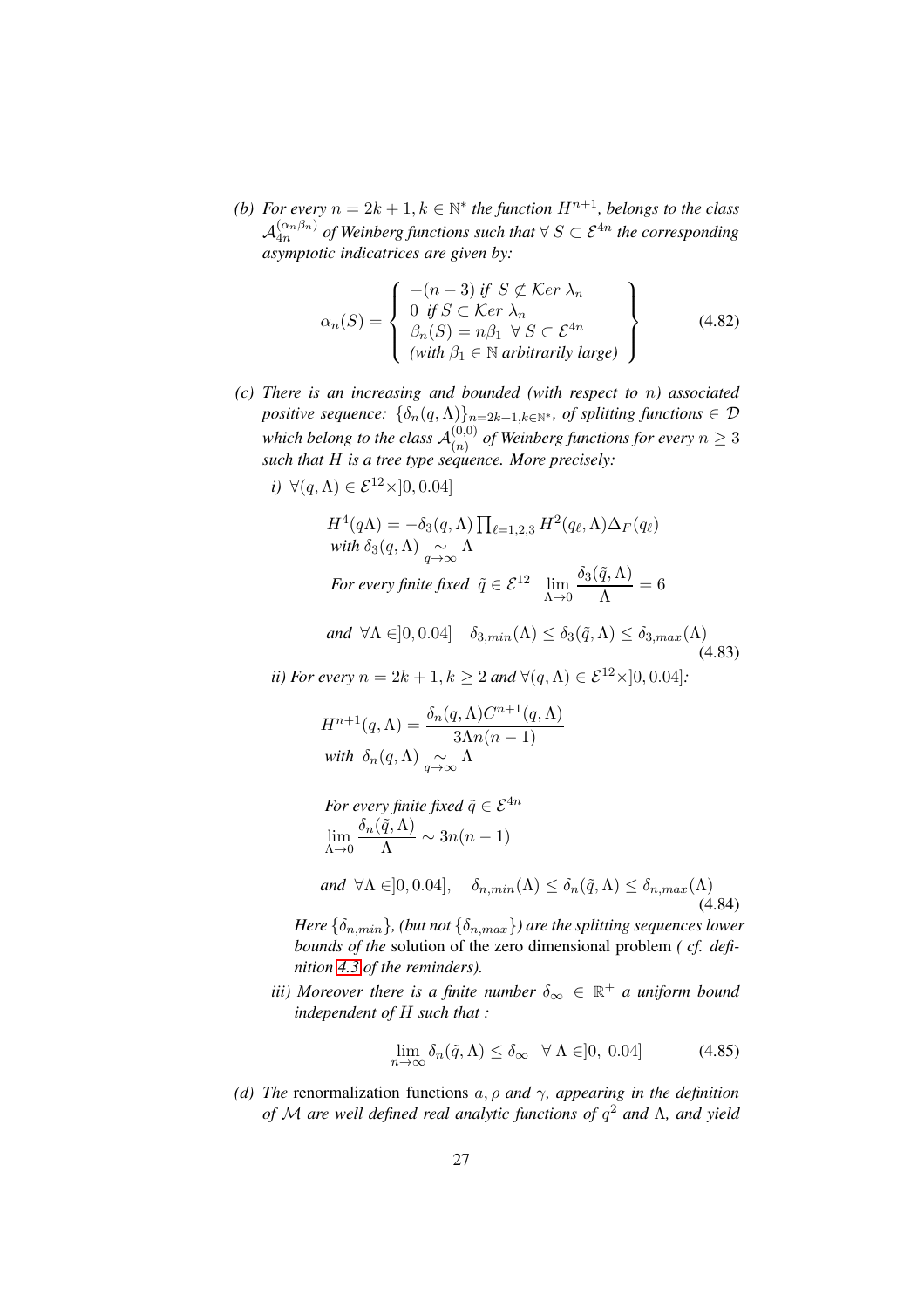*at the limits*  $(q^2 + m^2) = 0$  *and*  $q = 0$  *the physical conditions of renormalization required by the two-point and four point functions:*

$$
a(q, \Lambda) = [N_3^{(3)} H^4(q, \Lambda)] \text{ and } \tilde{a}(\Lambda) = [N_3^{(3)} H^4(q, \Lambda)]|_{(q^2 + m^2) = 0}
$$
  
\nwith:  $a_{min}(\Lambda) \leq \tilde{a}(\Lambda) \leq a_{max}(\Lambda)$   
\n
$$
\rho(q, \Lambda) = \left[\frac{\partial}{\partial q^2} [N_3^{(3)} H^4(q\Lambda)]\right], \text{ and } \tilde{\rho}(\Lambda) = \rho(q, \Lambda)|_{(q^2 + m^2) = 0}
$$
  
\nwith:  $\rho_{min}(\Lambda) \leq \tilde{\rho}(\Lambda) \leq \rho_{max}(\Lambda)$   
\n
$$
\gamma(q, \Lambda) = \left[\frac{-6\Lambda \prod_{l=1,2,3} H^2(q_l) \Delta_F(q_l)}{H^4(q)}\right]
$$
  
\nand  $\tilde{\gamma}(\Lambda) = \gamma(q, \Lambda)|_{q=0}$  with  $\gamma_{min}(\Lambda) \leq \tilde{\gamma}(\Lambda) \leq \gamma_{max}(\Lambda)$  (4.87)

(4.88)

<span id="page-29-0"></span>*3. Definition 4.3 The upper and lower bounds of the splitting sequences and of the renormalization parameters (cf.[\[17\]](#page-14-5) )*

$$
\forall \Lambda \in [0, 0.04]
$$
  
\n
$$
\delta_{3,max}(\Lambda) = \frac{6\Lambda}{1 + \rho_0 + \Lambda |a_0| + 6d_0}; \qquad \delta_{3,min}(\Lambda) = \frac{6\Lambda}{1 + 9\Lambda(1 + 6\Lambda^2)}
$$
  
\nand  $\forall n \ge 5$   
\n
$$
\delta_{n,max}(\Lambda) = \frac{3\Lambda n(n-1)}{1 + \rho_0 + \Lambda |a_0| + n(n-1)d_0}
$$
  
\nwith:  
\n
$$
a_0 = -\delta_{3,min} [N_3]_{q^2 + m^2 = 0}; \quad \rho_0 = \Lambda \delta_{3,min} [\frac{\partial}{\partial q^2} [N_3]_{q^2 + m^2 = 0}
$$
  
\nand  
\n
$$
\delta_{n,min}(\Lambda) = \frac{3\Lambda n(n-1)}{\gamma_{max} + \rho_{max} + \Lambda |a_{max}| + 3\Lambda n(n-1)}
$$
  
\nwith  
\n
$$
\gamma_{max} = 1 + 9\Lambda(1 + 6\Lambda^2), \gamma_{min} = 1, \ \rho_{max} = 6\Lambda^2 \frac{\partial}{\partial q^2} [N_3]_{q^2 + m^2 = 0} \quad \text{and}
$$
  
\n
$$
|a_{max}| = 6\Lambda [N_3]_{q^2 + m^2 = 0}
$$
\n(4.89)

*4. The signs and bounds*

*The following properties have been established in [\[17\]](#page-14-5)[\[18\]](#page-14-6) at every order of the* Φ 4 4 *-iteration consequently, the sequence* {H} *solution of the contractive mapping* M<sup>∗</sup> *also verifies the following:*

**Proposition 4.1** 
$$
\forall \Lambda \in [0, 0.04]
$$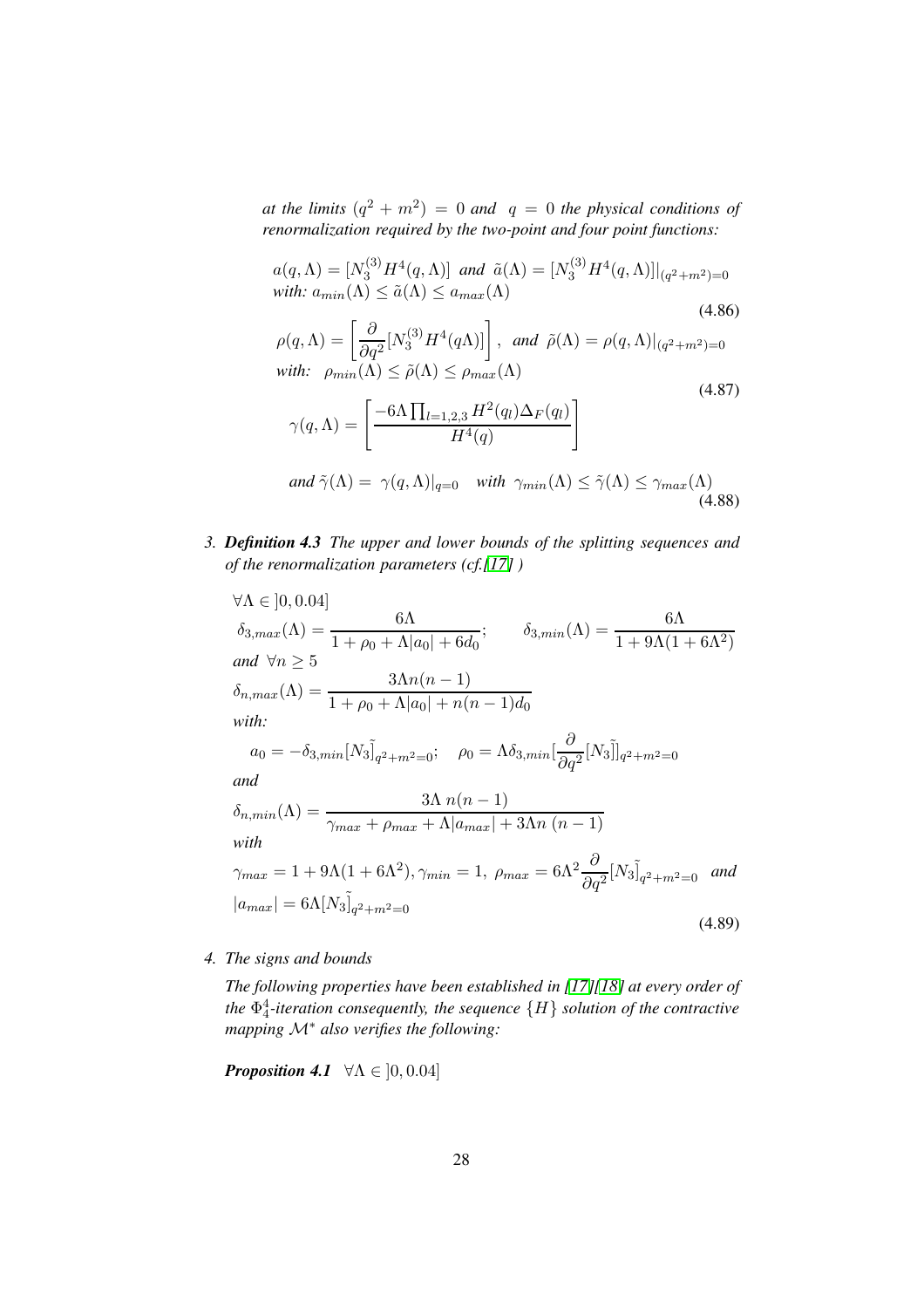*i)* 
$$
\forall q \in \mathcal{E}_{(q)}^4
$$
  
\n $H^2(q,\Lambda) > 0$ ,  $H_{min}^2(q,\Lambda) \le H^2(q,\Lambda) \le H_{(max)}^2(q,\Lambda)$ 

with 
$$
H_{min}^2(q, \Lambda) = q^2 + m^2
$$
  
and  
 $H_{(max)}^2(q, \Lambda) = \gamma_{max}[(q^2 + m^2) + 6\Lambda^2(q^2 + m^2)^{\pi^2/54}]$  (4.90)

*ii) The global term* ('Φ<sup>4</sup> 4 *operation")*

$$
C^{n+1}(q,\Lambda) = -6\Lambda \sum_{\varpi_n(I)} \prod_{l=1,2,3} [N_1^{(i_l)} H^{i_l+1}](q_{i_l}, \Lambda) \tag{4.91}
$$

*verifies the following properties:*

*a. The "good sign" property:*

$$
\forall n = 2k + 1 (k \ge 1) \ C^{n+1} = (-1)^{\frac{n-1}{2}} |C^{n+1}| \qquad (4.92)
$$

- *b. It is a R.*Φ*.C. (cf.[\[17\]](#page-14-5) consequently it verifies Euclidean invariance and linear axiomatic quantum field theory properties.*
- *c.* For every  $n = 2k + 1, k \ge 1$  the function  $C^{n+1}(q, \Lambda)$  , belongs to *the class*  $A_{4n}^{(\alpha_n,\beta_{(n)})}$  $\frac{(\alpha_n p_{(n)})}{4n}$  of Weinberg functions such that  $\forall S \subset \mathcal{E}_{(q)}^{4n}$  the *corresponding asymptotic indicatrices are given by:*

$$
\alpha_n(S) = \left\{ \begin{array}{cl} -(n-3), & \text{if } S \not\subset \text{Ker } \lambda_n \\ 0 & \text{if } S \subset \text{Ker } \lambda_n \end{array} \right\} \tag{4.93}
$$

$$
\beta_{(n,)} = \beta_{(1)}n \quad \forall \ S \subset \mathcal{E}_{(q)}^{4n} \tag{4.94}
$$

*d)* For every  $n = 2k + 1, k \ge 1$ 

<span id="page-30-0"></span>
$$
|C_{min}^{n+1}(q,\Lambda)| \leq |C^{n+1}(q,\Lambda)| \leq |C_{max}^{n+1}(q,\Lambda)|
$$
  
with:  

$$
|C_{max}^{n+1}(q,\Lambda)| = 3\Lambda n(n-1)\mathcal{T}_n|H^{n-1}(q_{(n-2)})| \prod_{l=2,3} (H^2\Delta_F)(q_l)
$$
  

$$
|C_{min}^{n+1}(q,\Lambda)| = 3\Lambda n(n-1)\tilde{\mathcal{T}}_n|H^{n-1}(q_{(n-2)})| \prod_{l=2,3} (H^2\Delta_F)(q_l)
$$
  
(4.95)

### *Remark 4.2*

*Notice that in the last formula we take into account the result of* ref. [\[22,](#page-15-3)  $c$ ] on the number  $\mathcal{T}_n$  (and  $\tilde{\mathcal{T}}_n$ ) of different partitions inside *the tree terms. Precisely:*

<span id="page-30-1"></span>for 
$$
n = 3, n = 5
$$
  $T_n = 1$   
\nand,  
\n $\forall n \ge 7$   $T_n = \left[\frac{(n-3)^2}{48}\right] + \left[\frac{(n-3)}{3}\right] + 1$  (4.96)  
\n(where  $[\,]$  means integer part)  
\nand  $\tilde{T}_n = \left[\frac{(n-3)^2}{48}\right] + \left[\frac{(n-3)}{3}\right]$